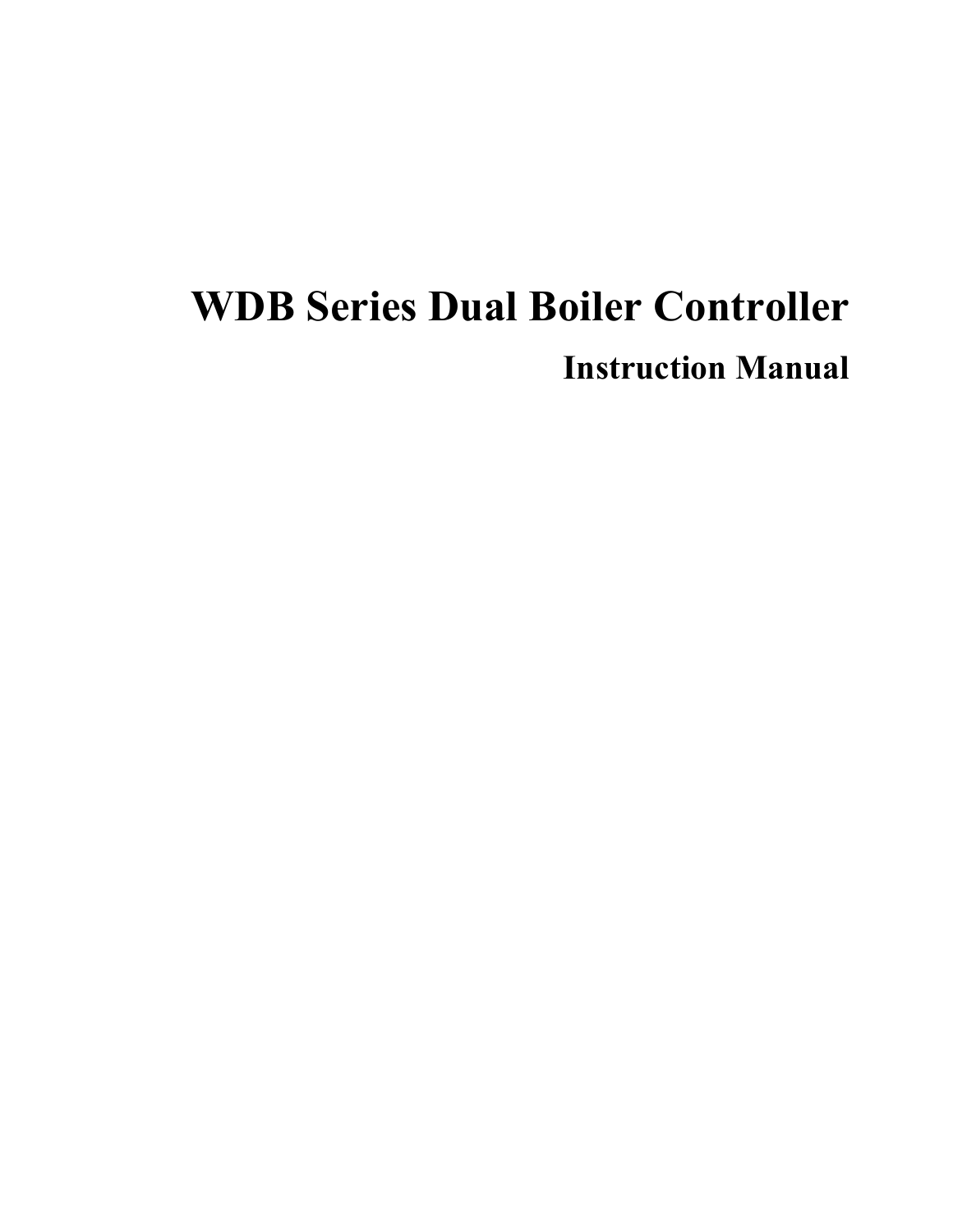#### **Notice**

*© 2007 WALCHEM Corporation 5 Boynton Road, Holliston, MA 01746 USA (508) 429-1110 All Rights Reserved Printed in USA*

#### **Proprietary Material**

*The information and descriptions contained herein are the property of WALCHEM Corporation. Such information and descriptions may not be copied or reproduced by any means, or disseminated or distributed without the express prior written permission of WALCHEM Corporation, 5 Boynton Road, Holliston, MA 01746.* 

*This document is for information purposes only and is subject to change without notice.* 

#### **Statement of Limited Warranty**

*WALCHEM Corporation warrants equipment of its manufacture, and bearing its identification to be free from defects in workmanship and material for a period of 24 months for electronics and 12 months for mechanical parts and electrodes from date of delivery from the factory or authorized distributor under normal use and service and otherwise when such equipment is used in accordance*  with instructions furnished by WALCHEM Corporation and for the purposes disclosed in writing at *the time of purchase, if any. WALCHEM Corporation's liability under this warranty shall be limited to replacement or repair, F.O.B. Holliston, MA U.S.A. of any defective equipment or part which, having been returned to WALCHEM Corporation, transportation charges prepaid, has been inspected and determined by WALCHEM Corporation to be defective. Replaceable elastomeric parts and glass components are expendable and are not covered by any warranty.* 

*THIS WARRANTY IS IN LIEU OF ANY OTHER WARRANTY, EITHER EXPRESS OR IMPLIED, AS TO DESCRIPTION, QUALITY, MERCHANTABILITY, FITNESS FOR ANY PARTICULAR PURPOSE OR USE, OR ANY OTHER MATTER.* 

*P/N 180110.P4 Mar 2007*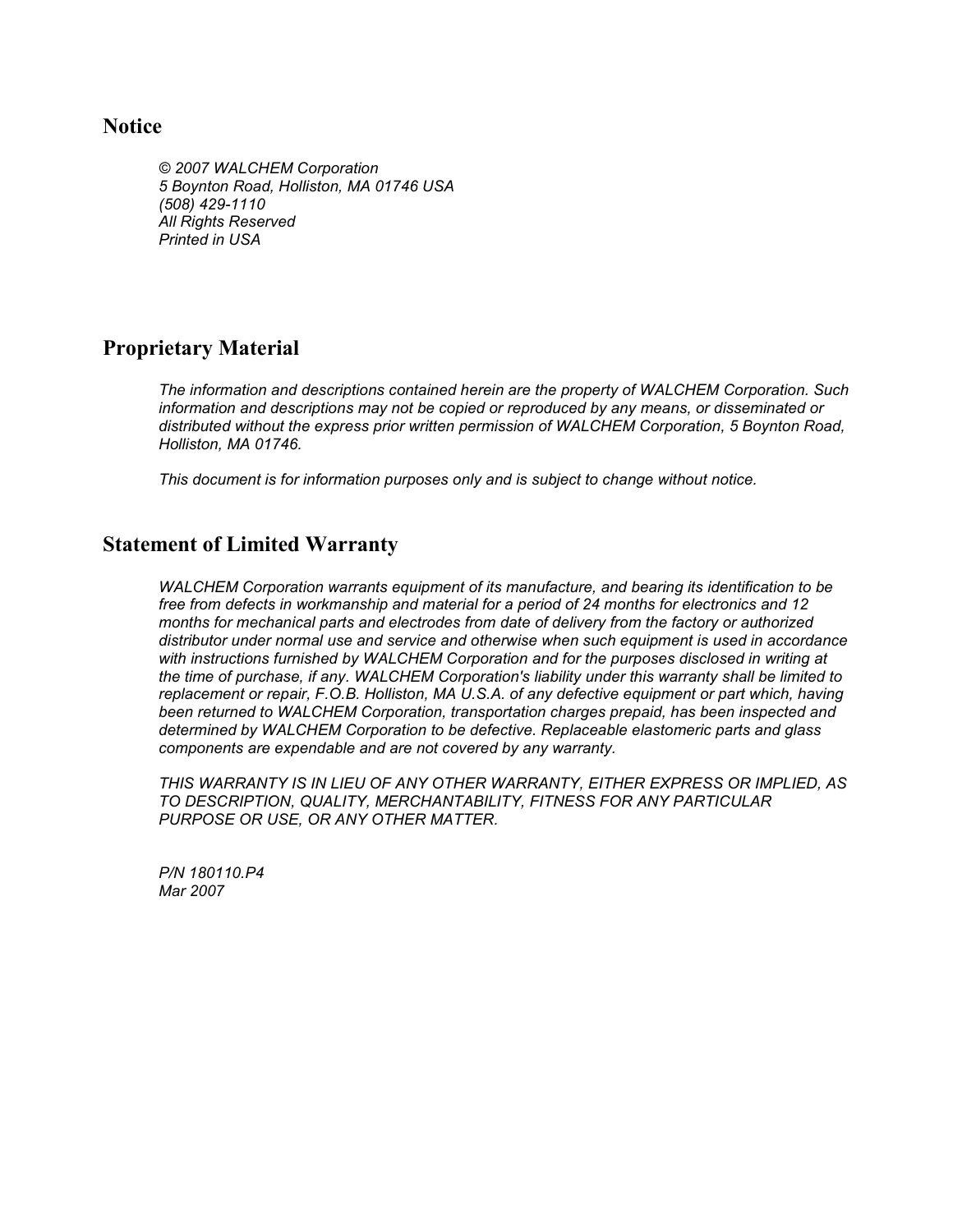## Table of Contents - VV

| 1.0                                           |  |
|-----------------------------------------------|--|
| 2.0                                           |  |
| 2.1<br>2.2<br>2.3<br>2.4                      |  |
| 3.0                                           |  |
| 3.1<br>3.2<br>3.3<br>3.4<br>3.5               |  |
| 4.0                                           |  |
| 4.1<br>4.2<br>4.3<br>4.4<br>4.5<br>4.6        |  |
| 5.0                                           |  |
| 5.1<br>5.2<br>5.3<br>5.4<br>5.5<br>5.6<br>5.7 |  |
| 6.0                                           |  |
| 6.1<br>6.2                                    |  |
| 7.0                                           |  |
| 7.1<br>7.2<br>7.3<br>7.4<br>7.5               |  |
| 8.0                                           |  |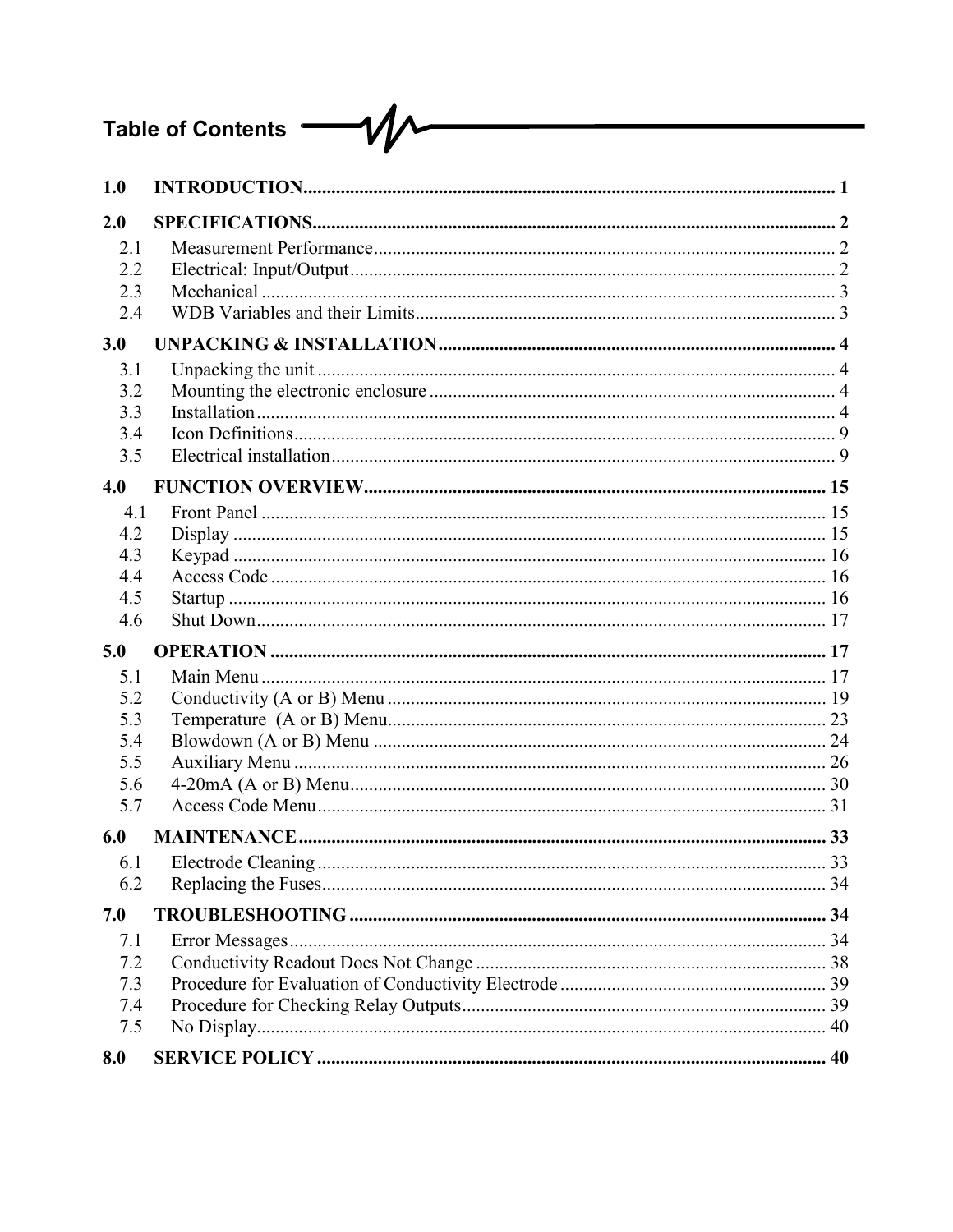## **1.0 INTRODUCTION**

The Walchem WDB300 Series controllers offer conductivity control of boiler water and control of chemical feed of two separate boilers. The chemical feed pump may be selected to operate in one of the following modes:

 Feed and Blowdown Feed and Blowdown with Lockout Feed as a percent of Blowdown Feed as a percent of Time Feed based on a Water Contactor input

The WDB series boiler controller is supplied with temperature compensated stainless steel electrodes with a cell constant of 1.0. The controller is a microprocessor driven industrial type with on/off control outputs. Timed intermittent sample or continuous modes may be selected. One or two optional 4-20 mA outputs that are proportional to the conductivity reading are available for all models.

Any set point may be viewed without interrupting control. Each set point change will take effect as soon as it is entered. An access code is available to protect set point parameters, while still allowing settings to be viewed.

An alarm relay is provided that is triggered by:

 Low conductivity reading High conductivity reading No flow situation Sensor error Temperature sensor error Blowdown timeout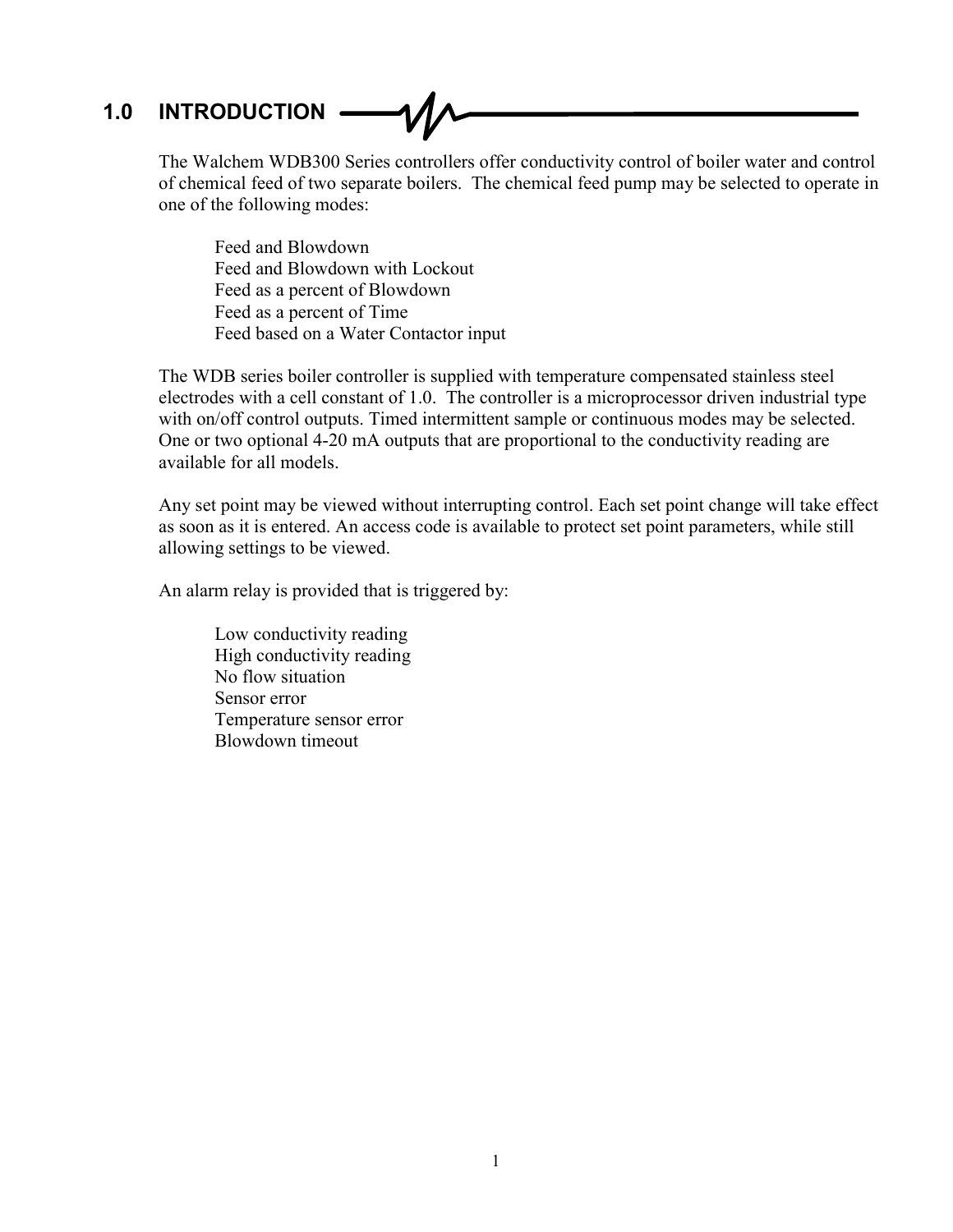## **2.0 SPECIFICATIONS**

## **2.1 Measurement Performance**

| $0 - 10,000 \mu S/cm$ (microSiemens/centimeter) |
|-------------------------------------------------|
| $1 \mu S/cm$                                    |
| 10 - 10,000 $\mu$ S/cm $\pm$ 1% of reading      |
| $0 - 10 \mu S/cm \pm 20\%$ of reading           |
| $32 - 392$ °F (0-200°C)                         |
| $0.1$ °C                                        |
| $\pm$ 1% of reading                             |
|                                                 |

## **2.2 Electrical: Input/Output**

## *Input Power*

| 110-120 VAC   | or | 220-240 VAC      |
|---------------|----|------------------|
| 50/60 Hz, 10A |    | $50/60$ Hz, $5A$ |

## *Input Signals*

| Flow Meter (optional): | Isolated, dry contact closure required (i.e., |
|------------------------|-----------------------------------------------|
|                        | relay, reed switch)                           |

### *Outputs*

| @ 120 VAC      | @ 240 VAC     |
|----------------|---------------|
| 10 A resistive | 5 A resistive |
| $1/8$ HP       | $1/8$ HP      |
|                |               |

| Internally powered           |
|------------------------------|
| Fully isolated               |
| 600 Ohm max resistive load   |
| Resolution .001% of span     |
| Accuracy $\pm$ 1% of reading |
|                              |

## *Agency Approvals*

| UL                                                                                              | ANSI/UL 61010-1:2004, 2 <sup>nd</sup> Edition* |  |  |
|-------------------------------------------------------------------------------------------------|------------------------------------------------|--|--|
| CAN/CSA                                                                                         | C22,2 No.61010-1:2004 $2^{nd}$ Edition*        |  |  |
| <b>CE</b> Safety                                                                                | EN 61010-1 $2^{nd}$ Edition (2001)*            |  |  |
| <b>CE EMC</b>                                                                                   | EN 61326 :1998 Annex A*                        |  |  |
| Note: For EN61000-4-6,-3 the controller met performance criteria B.                             |                                                |  |  |
| *Class A equipment: Equipment suitable for use in establishments other than domestic, and those |                                                |  |  |
| directly connected to a low voltage (100-240 VAC) power supply network which supplies           |                                                |  |  |
| buildings used for domestic purposes.                                                           |                                                |  |  |
|                                                                                                 |                                                |  |  |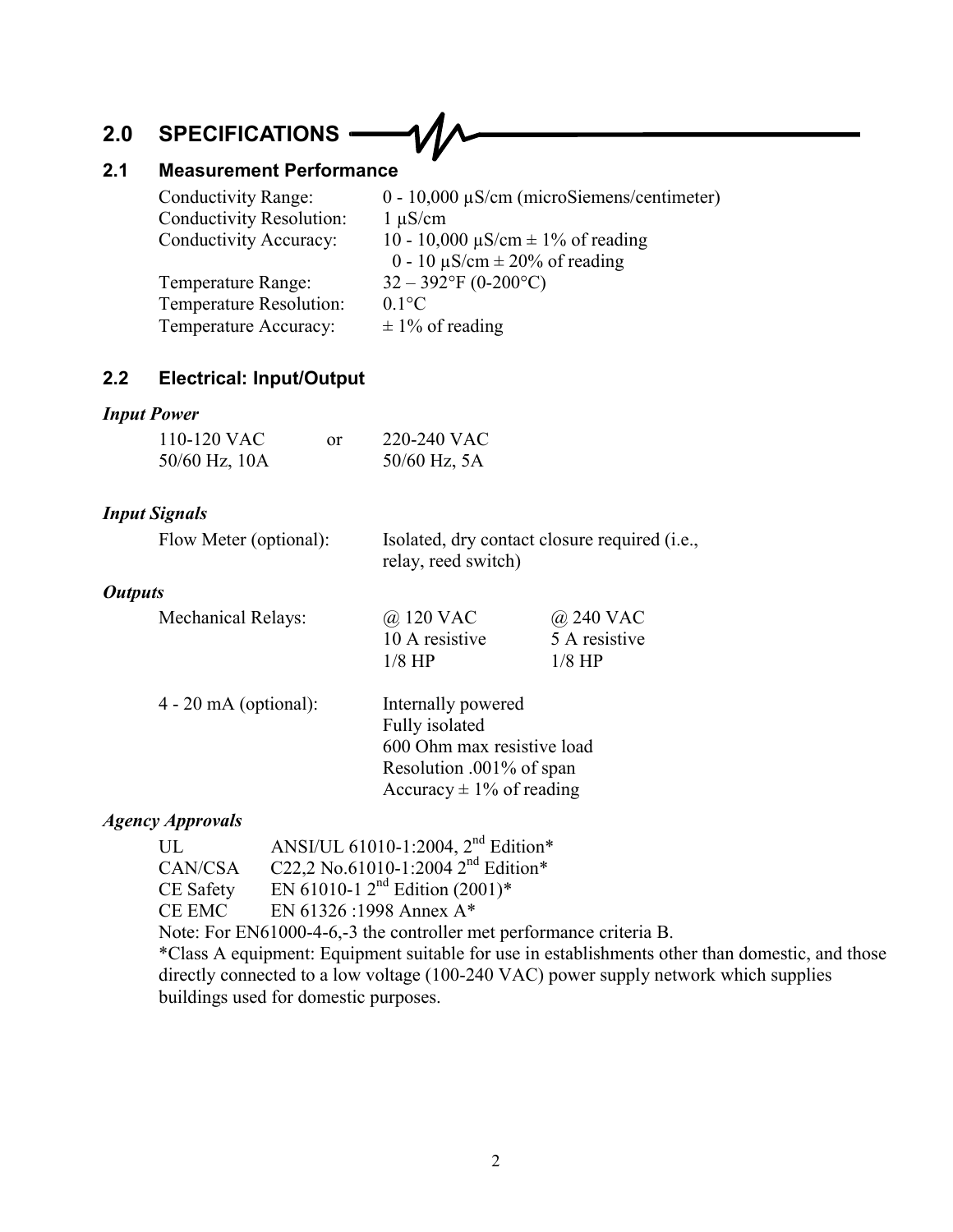### **2.3 Mechanical**

| <b>Enclosure Material:</b>     | Fiberglass                              |
|--------------------------------|-----------------------------------------|
| <b>NEMA Rating:</b>            | <b>NEMA 4X</b>                          |
| Dimensions:                    | $8.5" \times 6.5" \times 5.5"$          |
| Display:                       | 2 x 16 character backlit liquid crystal |
| <b>Operating Ambient Temp:</b> | $32 - 122$ °F (0 – 50°C)                |
| Storage Temperature:           | $-20 - 180$ °F ( $-29 - 80$ °C)         |
| Electrode Mounting:            | $\frac{3}{4}$ " NPTM                    |
| Electrode Rating:              | 250 PSI @ 392°F (17.2 bar @ 200°C)      |
| Electrode Mounting:            | 316SS and PEEK                          |

### **2.4 WDB Variables and their Limits**

|                    |                                                                                                                                                                                      | Low Limit                                                                        | <b>High Limit</b>                                                                                                  |
|--------------------|--------------------------------------------------------------------------------------------------------------------------------------------------------------------------------------|----------------------------------------------------------------------------------|--------------------------------------------------------------------------------------------------------------------|
|                    | Conductivity menu<br>PPM Conversion Factor                                                                                                                                           | 0.200                                                                            | 1.000                                                                                                              |
|                    | (ppm/mS/cm)<br>Interval Time (sampling)<br>Duration Time (sampling)<br><b>Hold Time</b><br><b>Blowdown Time</b><br>Max Proportional Time<br>Proportional Band<br>% Calibration range | 5 minutes<br>10 seconds<br>1 second<br>1 minute<br>1 minute<br>$\theta$<br>$-50$ | $24:00$ hours<br>59 min: 59 sec<br>499 min: 59 sec<br>8 hrs: 20 min<br>8 hrs: 20 min<br>$10,000 \mu S/cm$<br>$+50$ |
|                    | Temperature Menu                                                                                                                                                                     |                                                                                  |                                                                                                                    |
|                    | No variables                                                                                                                                                                         |                                                                                  |                                                                                                                    |
|                    | <b>Blowdown Menu</b>                                                                                                                                                                 |                                                                                  |                                                                                                                    |
|                    | <b>Set Point</b><br>Dead Band                                                                                                                                                        | $0 \mu S/cm$<br>$5 \mu$ S/cm                                                     | $10,000 \,\mu S/cm$<br>$500 \mu S/cm$                                                                              |
|                    | <b>Blowdown Time Limit</b>                                                                                                                                                           | 1 minute                                                                         | 8 hrs:20 min (enabled)                                                                                             |
|                    | (set in hrs/minutes)                                                                                                                                                                 |                                                                                  | unlimited (disabled)                                                                                               |
| Feed Menu          | Feed Lockout Timer (Mode A)<br>Percent of Blowdown (Mode B)<br>Feed Time Limit (Mode B)<br>Percent of Time (Mode C)                                                                  | 1 second<br>$5\%$<br>1 minute<br>$5\%$                                           | 99 min: 59 sec<br>99 %<br>99 min: 59 sec<br>99 %                                                                   |
|                    | Feed Cycle Time (Mode C)<br>Time per Contact (Mode D)                                                                                                                                | 10 minutes<br>1 second                                                           | 59 min: 59 sec<br>59 min: 59 sec                                                                                   |
|                    | Divider Count (Mode D)<br>Feed Time Accumulate (Mode D)                                                                                                                              | <i>l</i> contact<br>1 minute                                                     | 100 contacts<br>99 min: 59 sec                                                                                     |
|                    |                                                                                                                                                                                      |                                                                                  |                                                                                                                    |
| mA                 |                                                                                                                                                                                      |                                                                                  |                                                                                                                    |
|                    | $4 \& 20 \text{ mA}$ Settings                                                                                                                                                        | $0 \mu S/cm$                                                                     | $10,000 \mu S/cm$                                                                                                  |
| <b>Access Code</b> |                                                                                                                                                                                      |                                                                                  |                                                                                                                    |
|                    | <b>New Value</b>                                                                                                                                                                     | $\theta$                                                                         | 9999                                                                                                               |
| Alarms             |                                                                                                                                                                                      |                                                                                  |                                                                                                                    |
|                    | High & Low                                                                                                                                                                           | $1\%$                                                                            | 50 %                                                                                                               |
|                    | (set to zero to disable)                                                                                                                                                             |                                                                                  |                                                                                                                    |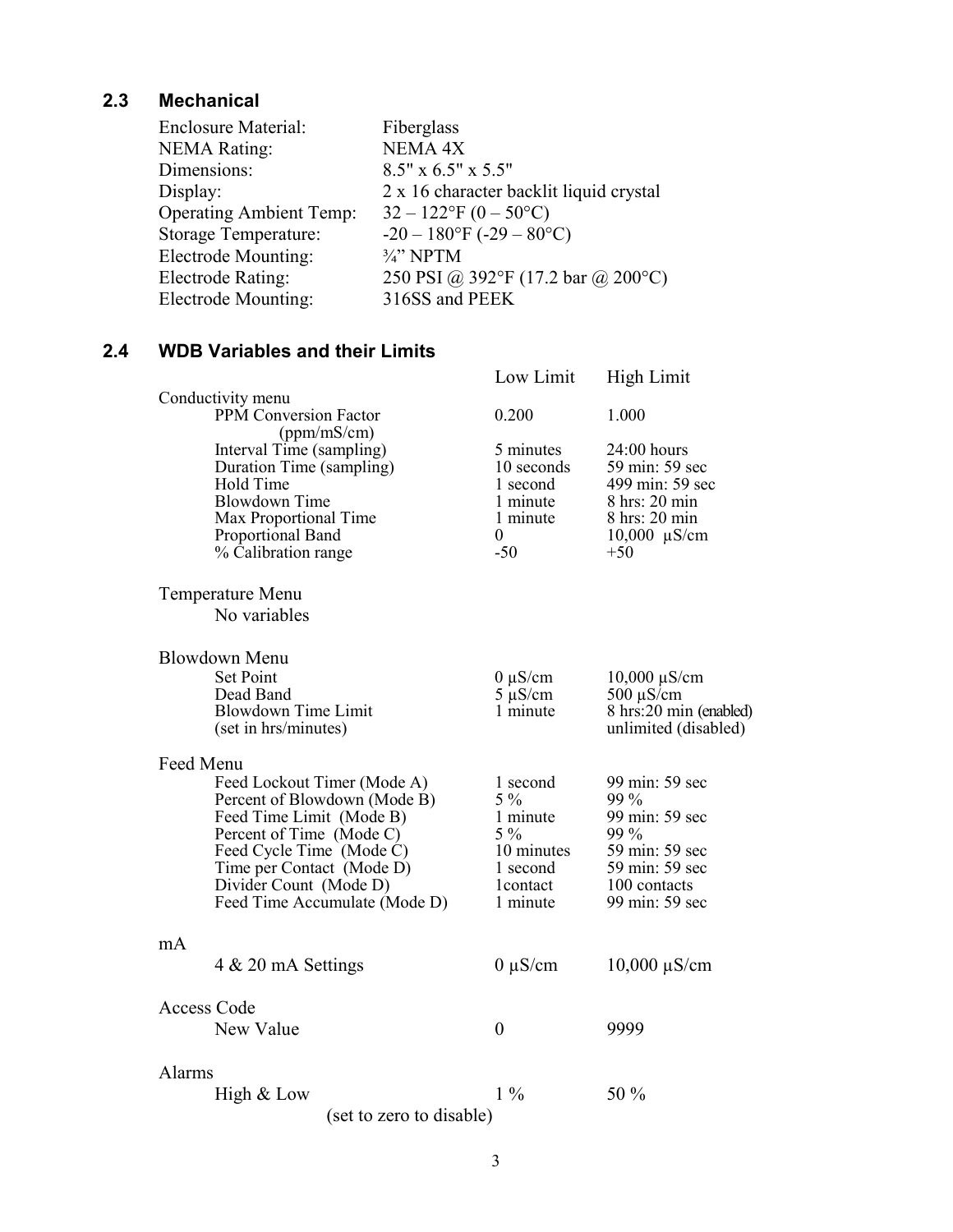## **3.0 UNPACKING & INSTALLATION**

#### **3.1 Unpacking the unit**

Inspect the contents of the carton. Please notify the carrier immediately if there are any signs of damage to the controller or its parts. Contact your distributor if any of the parts are missing. The carton should contain: a WDB series controller and instruction manual. Any options or accessories will be incorporated as ordered.

#### **3.2 Mounting the electronic enclosure**

The WDB series controller is supplied with mounting holes on the enclosure. It should be wall mounted with the display at eye level, on a vibration-free surface, utilizing all four mounting holes for maximum stability. Use M6 (1/4" diameter) fasteners that are appropriate for the substrate material of the wall. The enclosure is NEMA 4X rated. The maximum operating ambient temperature is  $122^{\circ}F(50^{\circ}C)$ ; this should be considered if installation is in a high temperature location. The enclosure requires the following clearances:

| $2^{\prime\prime}$ (50 mm) |
|----------------------------|
| $8''(203)$ mm)             |
| 4" (102 mm)                |
| 7" (178 mm)                |
|                            |

#### **3.3 Installation**

Once the WDB series controller is mounted, the metering pumps may be located at any distance from the controller. The conductivity electrodes should be placed as close to the controller as possible, to a maximum distance of 250 ft. Under 25 ft is recommended. The cable *MUST* be shielded from background electrical noise. (The standard cable length is 10 feet. Should you require longer cable, consult factory.)

#### *Important Installation Notes: (see figure 1)*

- **1. Make sure the minimum water level in the boiler is at least 4-6 inches above the skimmer blowdown line. If the skimmer line is closer to the surface, it is likely that steam will be drawn into the line instead of boiler water. The skimmer line must also be installed above the highest tube.**
- **2. Maintain a 3/4 inch minimum pipe ID with no flow restrictions from the tap for the boiler skimmer blowdown line to the electrode. If the ID is reduced below 3/4 inch, then flashing will occur beyond that point and the conductivity reading will be low and erratic. Minimize the usage of tees, valves, elbows or unions between the boiler and the electrode.**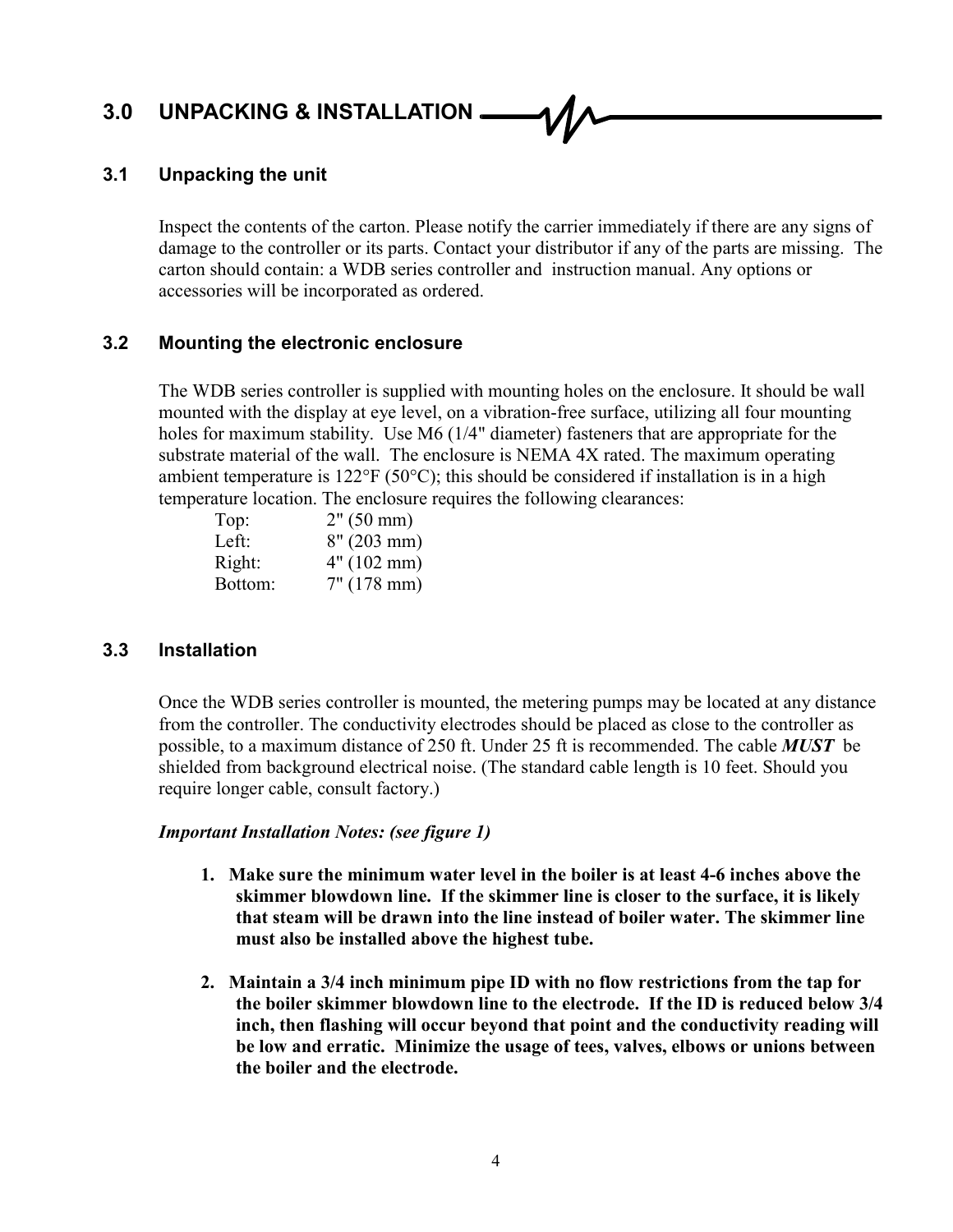- **3. A manual shut off valve should be installed so that the electrode can be removed and cleaned. This valve must be a full port valve in order to avoid a flow restriction.**
- **4. Keep the distance between the tap for the boiler skimmer line to the electrode as short as possible, to a maximum of 10 feet.**
- **5. Mount the electrode in the side branch of a cross in a horizontal run of pipe. This will minimize entrapment of steam around the electrode and will allow any solids to pass through.**
- **6. There MUST be a flow restriction after the electrode and/or control valve in order to provide back pressure. This flow restriction will be either a flow control valve or an orifice union. The amount of the flow restriction will effect the blowdown rate as well, and should be sized accordingly.**
- **7.** Install the motorized ball valve or solenoid valve per the manufacturer's **instructions.**
- **8. For best results, align the hole in the conductivity electrode such that the direction of water flow is through the hole.**

#### *Guide to Sizing Blowdown Valves and Orifice Plates*

#### **1. Determine the Rate of Steam Production in Pounds per Hour**

Either read off the boiler name plate (water-tube boilers) or Calculate from horsepower rating (fire-tube boilers):

HP x  $34.5 = \frac{1}{5}$  = lbs/hr. Example: 100 HP = 3450 lbs/hr.

#### **2. Determine the Concentration Ratio (BASED ON FEEDWATER)**

A water treatment chemical specialist should determine the desired number of cycles of concentration. This is the ratio of TDS in the boiler water to TDS in the feedwater. Note that feedwater means the water that is fed to the boiler from the deaerator and includes makeup water plus condensate return.

Example: 10 cycles of concentration has been recommended

#### **3. Determine the Required Blowdown Rate in Pounds Per Hour**

Blowdown Rate = Steam Production / (Concentration Ratio  $-1$ )

Example:  $3450/(10-1) = 383.33$  lbs./hr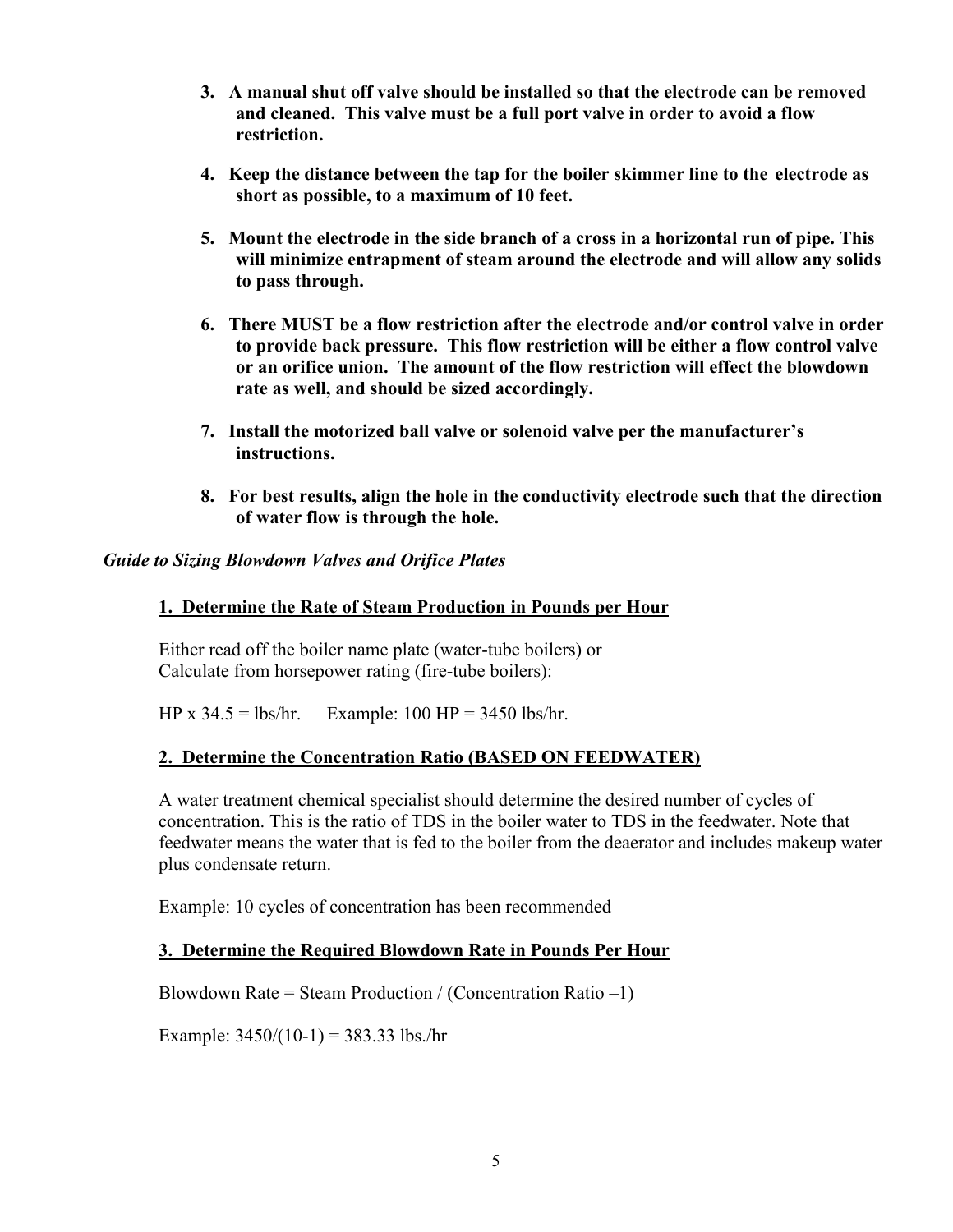#### **4. Determine if Continuous or Intermittent Sampling is Required**

Use intermittent sampling when the boiler operation or loading is intermittent, or on boilers where the required blowdown rate is less than 25% of the smallest available flow control valve or less than the flow through the smallest orifice. See the charts below.

Use continuous sampling when the boiler is operating 24 hours per day and the required blowdown rate is more than 25% of the smallest applicable flow control valve or orifice. See the charts below.

Use of a flow control valve will give you the best control of the process, since the flow rate can be easily adjusted. The dial on the valve also gives you a visual indication if the flow rate has been changed. If the valve clogs, it can be opened to clear the obstruction, and closed to the previous position.

If an orifice plate is used, you must install a valve downstream from the orifice in order to fine tune the flow rate and provide additional back pressure in many applications.

Example: An 80 psi boiler has a Required Blowdown Rate of 383.33 lbs./hr. The maximum flow rate of the smallest flow control valve is 3250 lbs./hr.  $3250 \times 0.25 = 812.5$  which is too high for continuous sampling. Using an orifice, the flow rate through the smallest diameter plate is 1275 lbs./hr. This is too high for continuous sampling.

#### **5. Determine the Orifice or Flow Control Valve Size for this Blowdown Rate**



Use the following graphs to select a flow control device: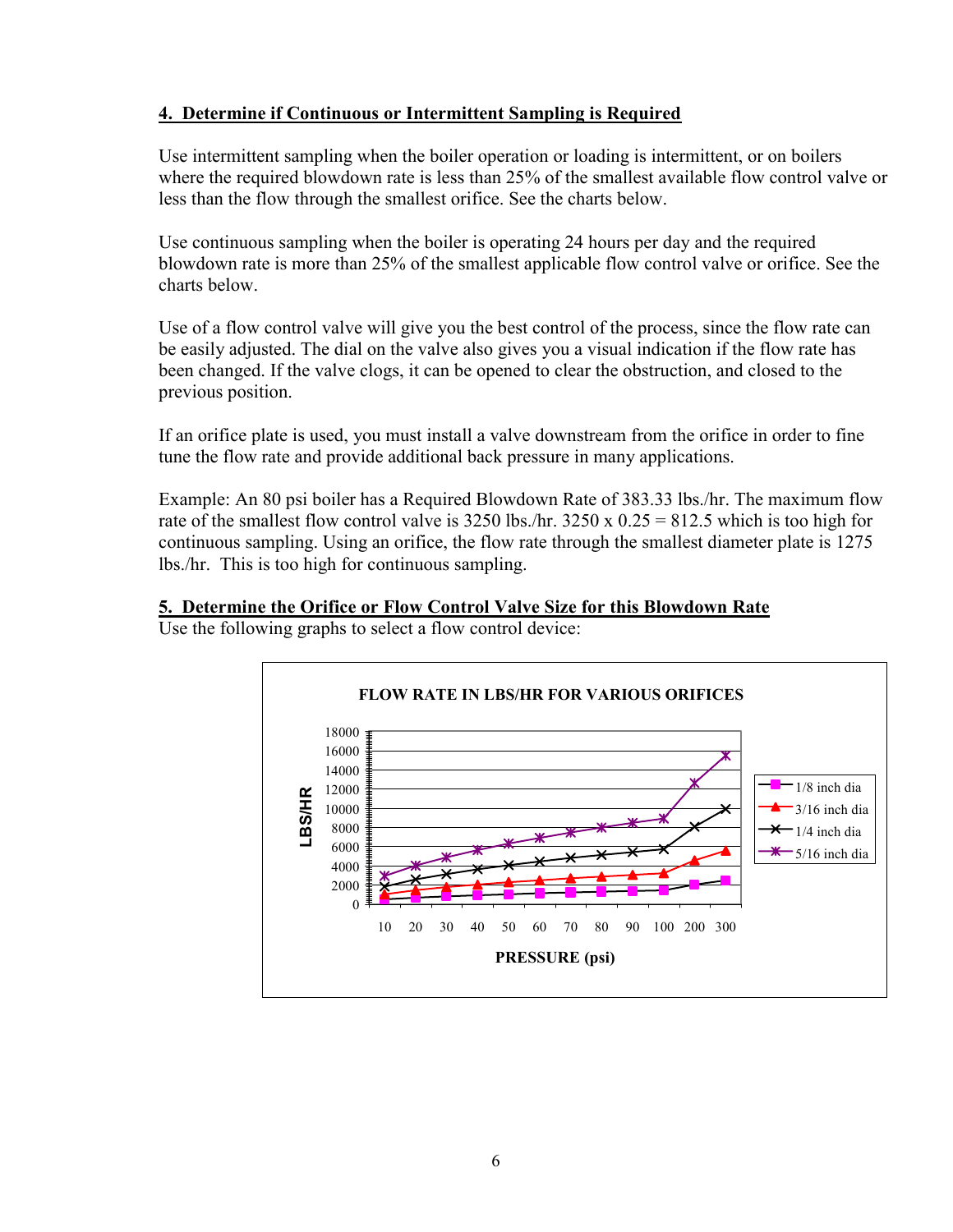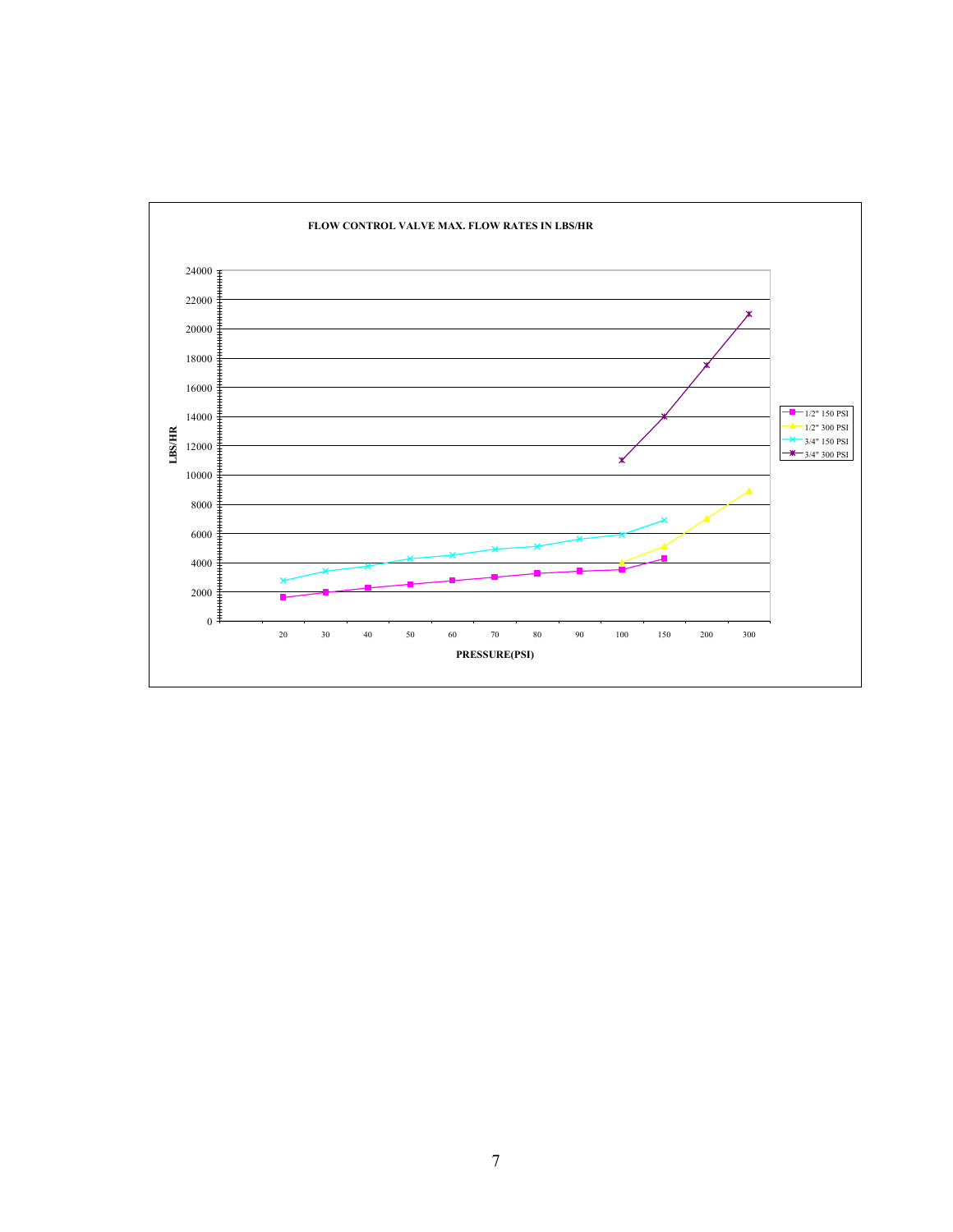

CONTINUOUS SAMPLING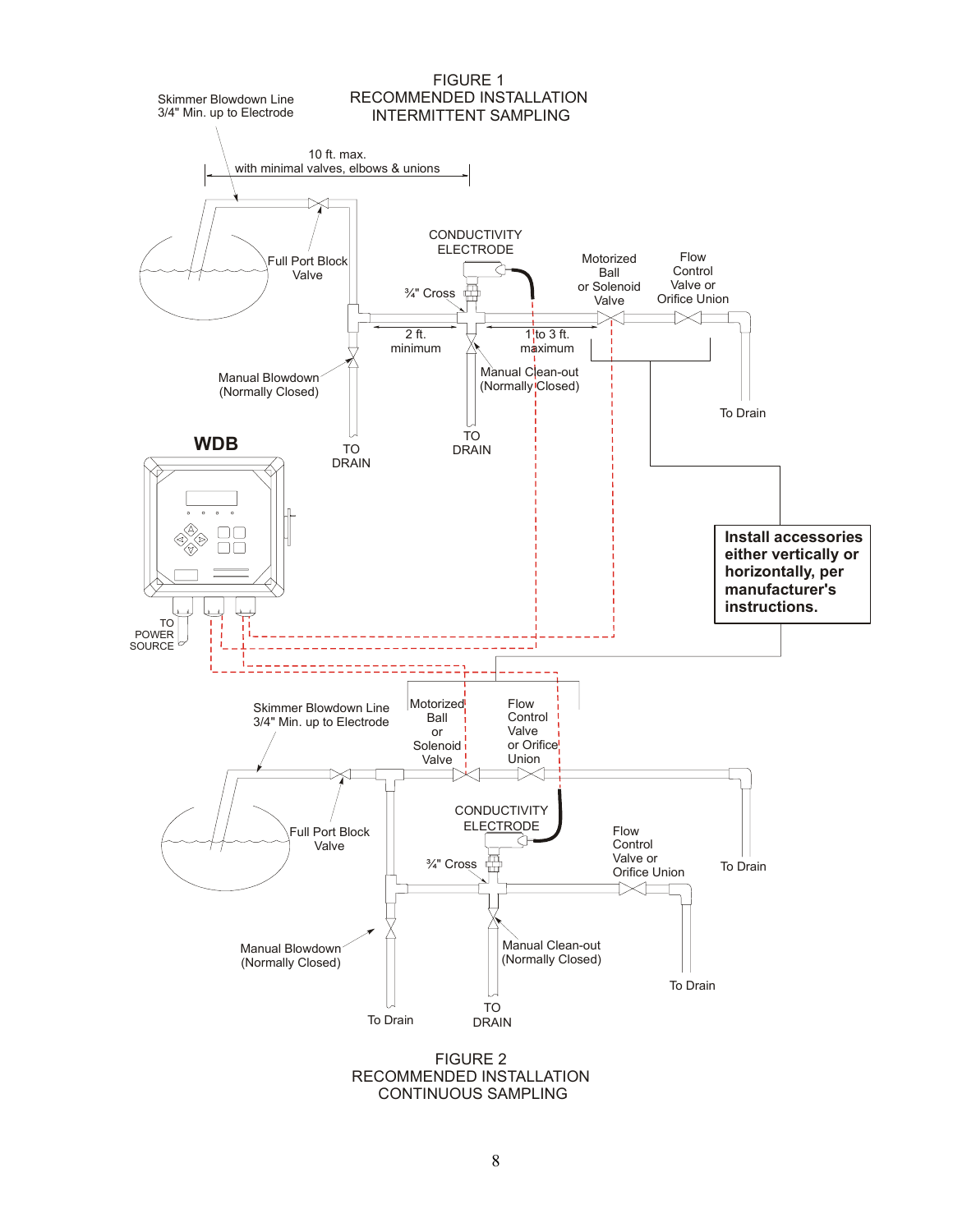#### **3.4 Icon Definitions**

| <b>Symbol</b> | Publication         | <b>Description</b>                   |
|---------------|---------------------|--------------------------------------|
| 专             | IEC 417, No.5019    | <b>Protective Conductor Terminal</b> |
|               | IEC 417, No. 5007   | On (Supply)                          |
|               | IEC 417, No. 5008   | Off (Supply)                         |
|               | ISO 3864, No. B.3.6 | Caution, risk of electric shock      |
|               | ISO 3864, No. B.3.1 | Caution                              |

#### **3.5 Electrical installation**

Based on the model number, the following voltages are required:

| WDB300-1xx | 120 VAC, 50/60 Hz |
|------------|-------------------|
| WDB300-4xx | 120 VAC, 50/60 Hz |
| WDB300-5xx | 240 VAC, 50/60 Hz |

The various standard wiring options are shown in figure 2, below. Your WDB series controller will arrive from the factory prewired or ready for hardwiring. Depending on your configuration of controller options, you may be required to hardwire some or all of the input/output devices. Refer to figures 4 and 5 for circuit board layout and wiring.

#### **Notes**:

- **1**. When wiring the conductivity electrode, it is critical to use shielded 24 AWG cable. *DO NOT* route the cable in the same conduit as any AC wiring. The shield must be terminated at the controller earth ground only. Make sure to cut off the shield wire at the electrode and to ensure that it does not touch the grounded junction box.
- **2**. When wiring the optional flow meter contactor input, the 4-20 mA output or a remote flow switch, it is advisable to use stranded, shielded, twisted pair wire between 22-26 AWG. Shield should be terminated at the controller ground stud (see figures 4 and 5).
- **3.** Always route low voltage (sensor) signals with at least 6" separation from AC voltage wiring.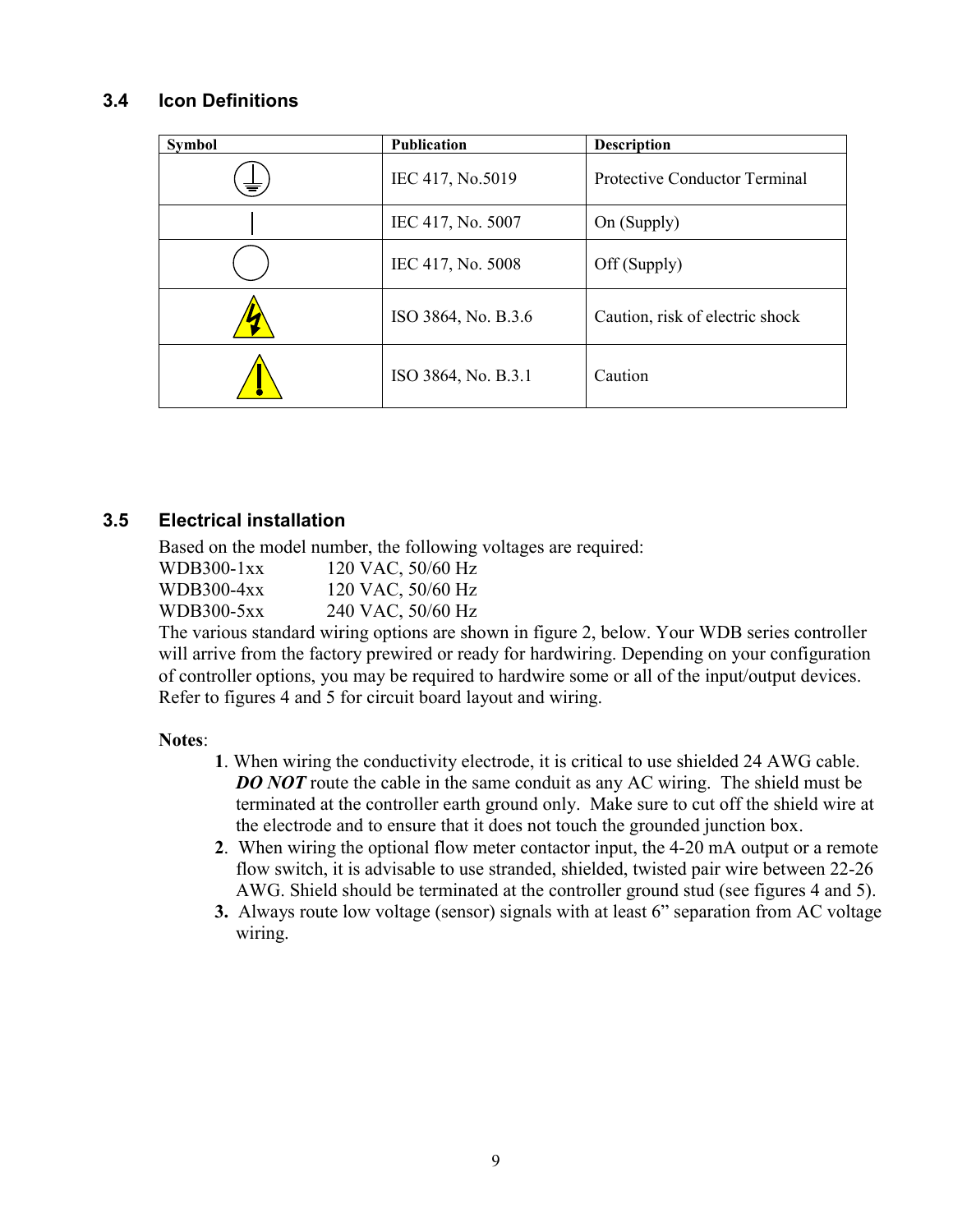

**CAUTION!** There are live circuits inside the controller even when the power switch on the front panel is in the OFF position! The front panel must never be opened before power to the controller is REMOVED!

If your controller is prewired, it is supplied with a 8 foot, 18 AWG power cord with USA style plug. A tool (#1 phillips driver) is required to open the front panel.



**CAUTION!** When mounting the controller, make sure there is clear access to the disconnecting device!



**CAUTION!** The electrical installation of the controller must be done by trained personnel only and conform to all applicable National, State and Local codes!



**CAUTION!** Proper grounding of this product is required. Any attempt to bypass the grounding will compromise the safety of persons and property.



**CAUTION!** Operating this product in a manner not specified by Walchem may impair the protection provided by the equipment.



Figure 3 Conduit/Wiring Configuration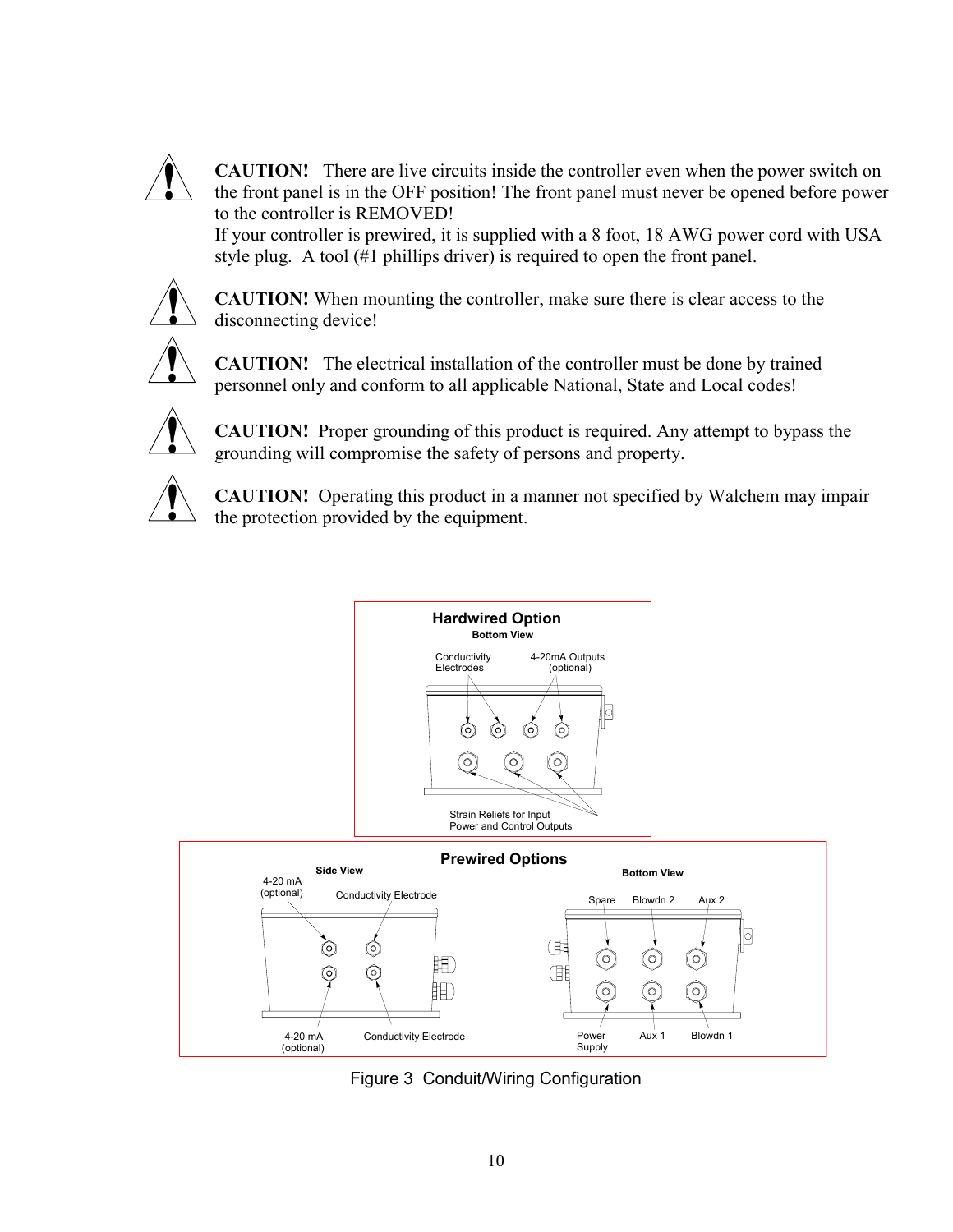

Figure 4 Inputs (for power relay board #191236)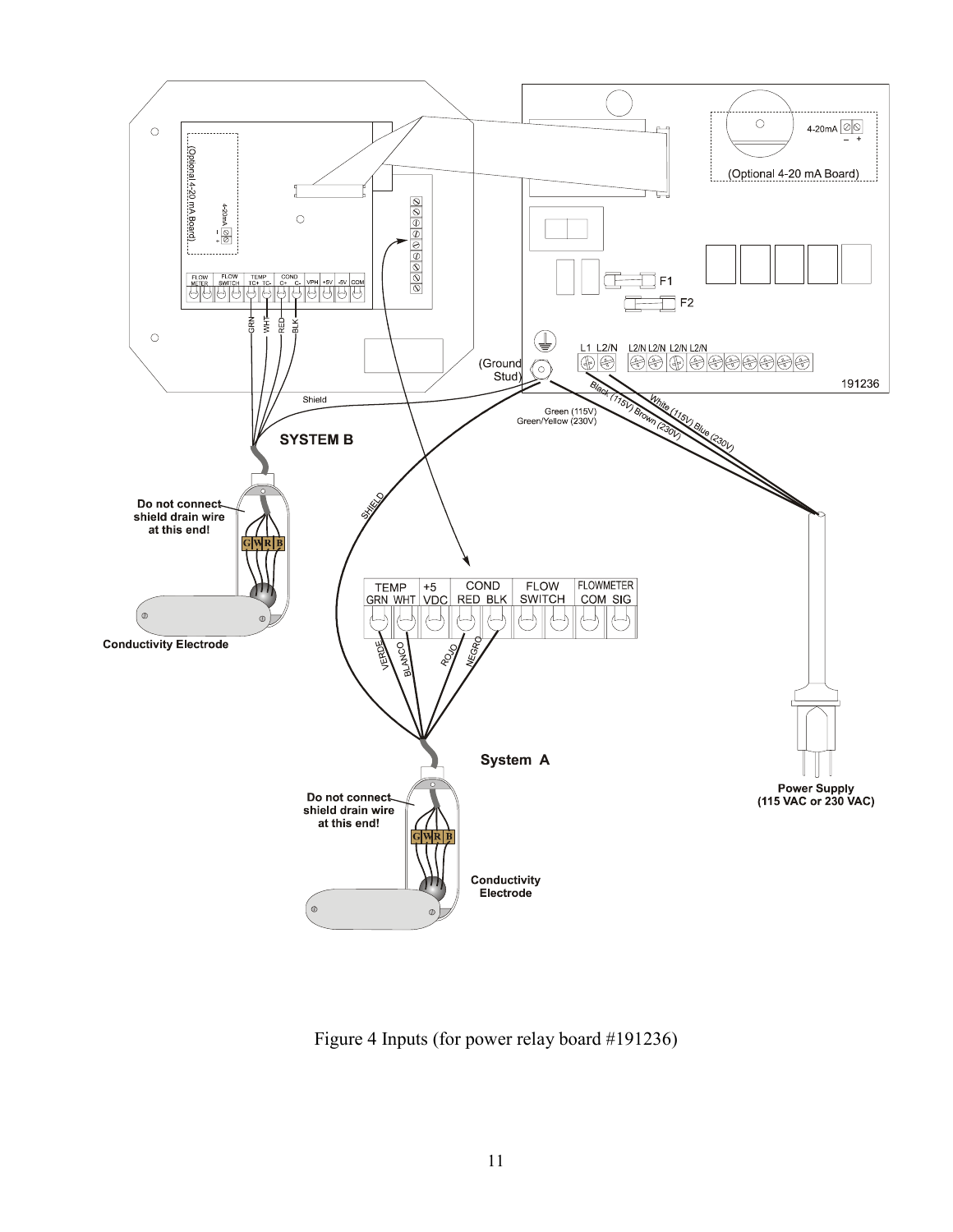

Figure 4a Inputs (for power relay board #190873)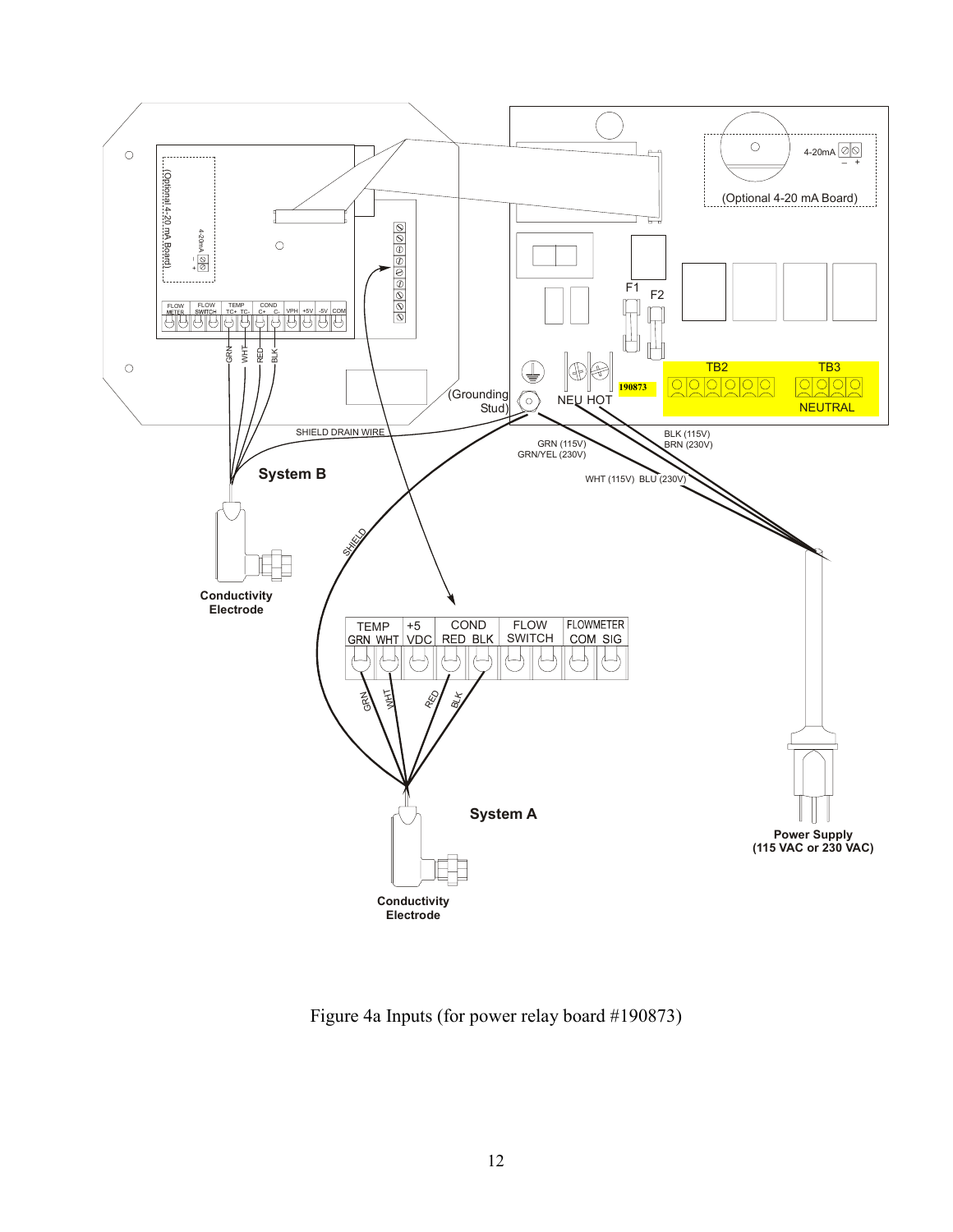

FOR PREWIRED CONTROLLERS, REMOVE THE PIGTAIL OUTLET<br>WHEN WIRING A MOTORIZED BALL VALVE.

Figure 5 Outputs (for power relay board #191236)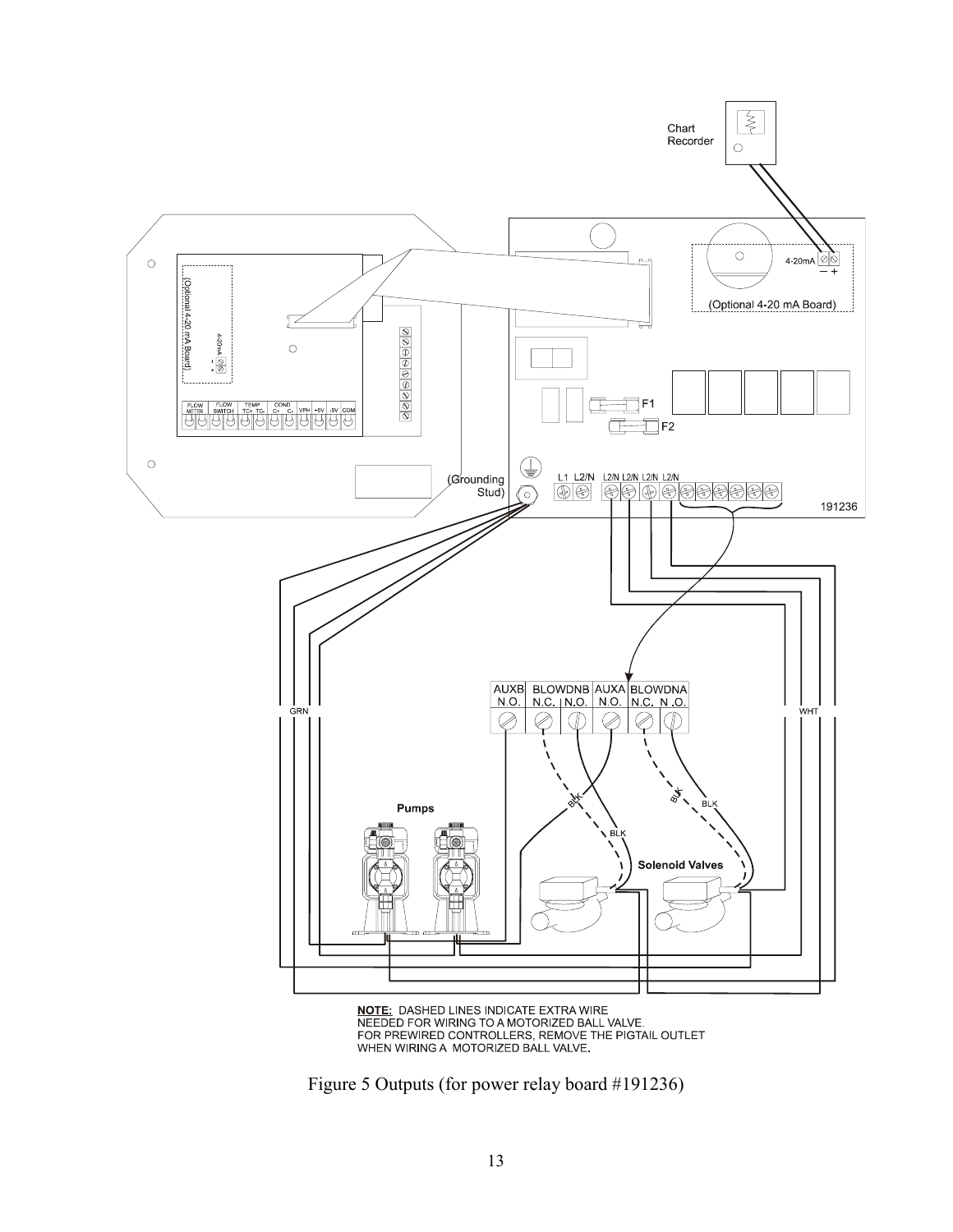

Figure 5a Outputs (for power relay board #190873)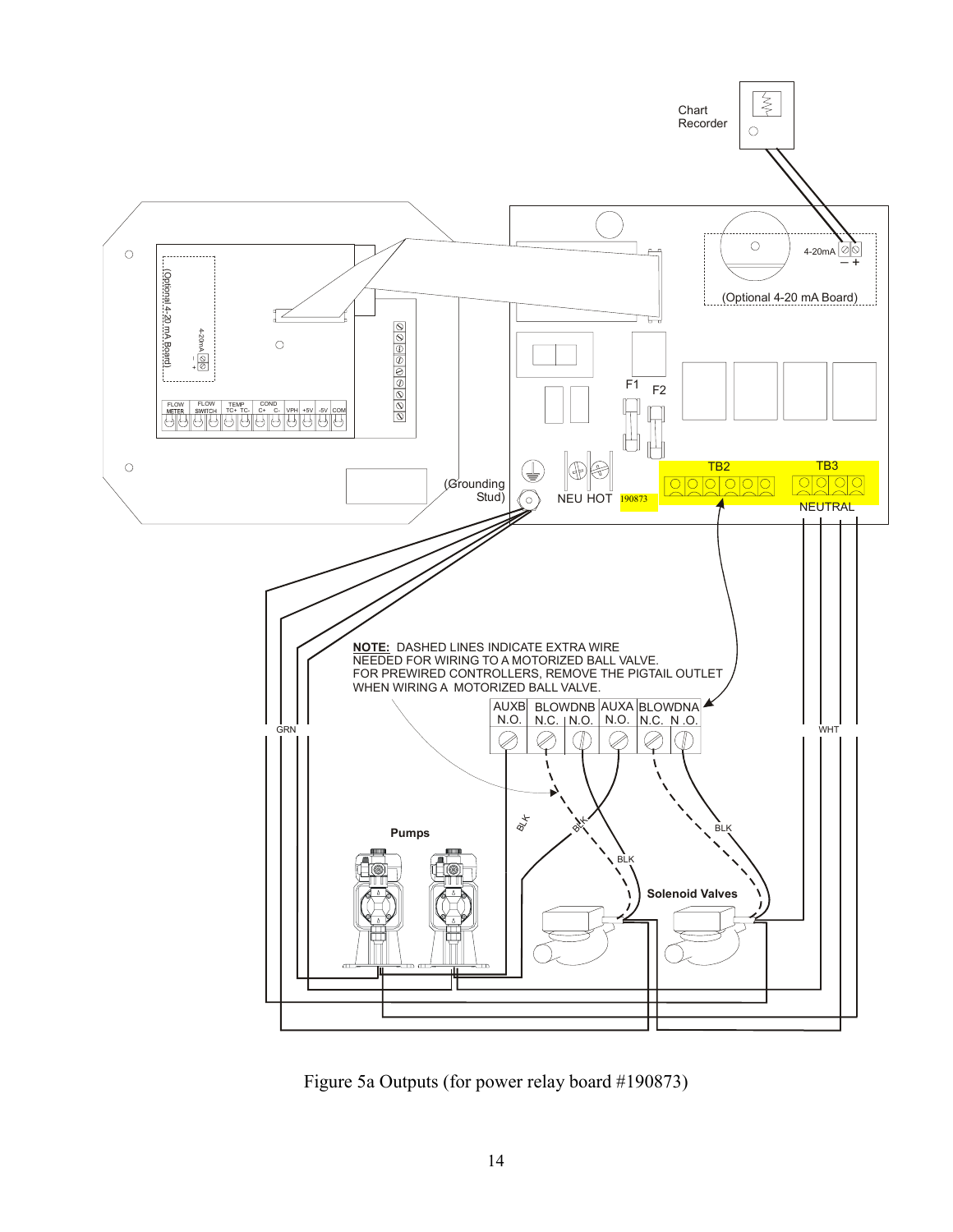## **4.0 FUNCTION OVERVIEW**

#### **4.1 Front Panel**



Figure 6 Front Panel

#### **4.2 Display**

A summary screen is displayed while the WDB controller is on. The operating conditions that are displayed on the bottom line of this display are Hi Alarm A, Hi Alarm B, Low Alarm A, Low Alarm B, Temp Err A, Temp Err B, Cond Err A, Cond Err B, No Flow A, No Flow B, Blodown Timeout A, Blodown Timeout B, Blowdown A, Blowdown B, Feed A Timeout, Feed B Timeout, Feed A, Feed B, Waiting A/B, Sample A/B, Holding A/B, and Normal. Normal just means there is nothing unusual to report.



Figure 7 Summary Screen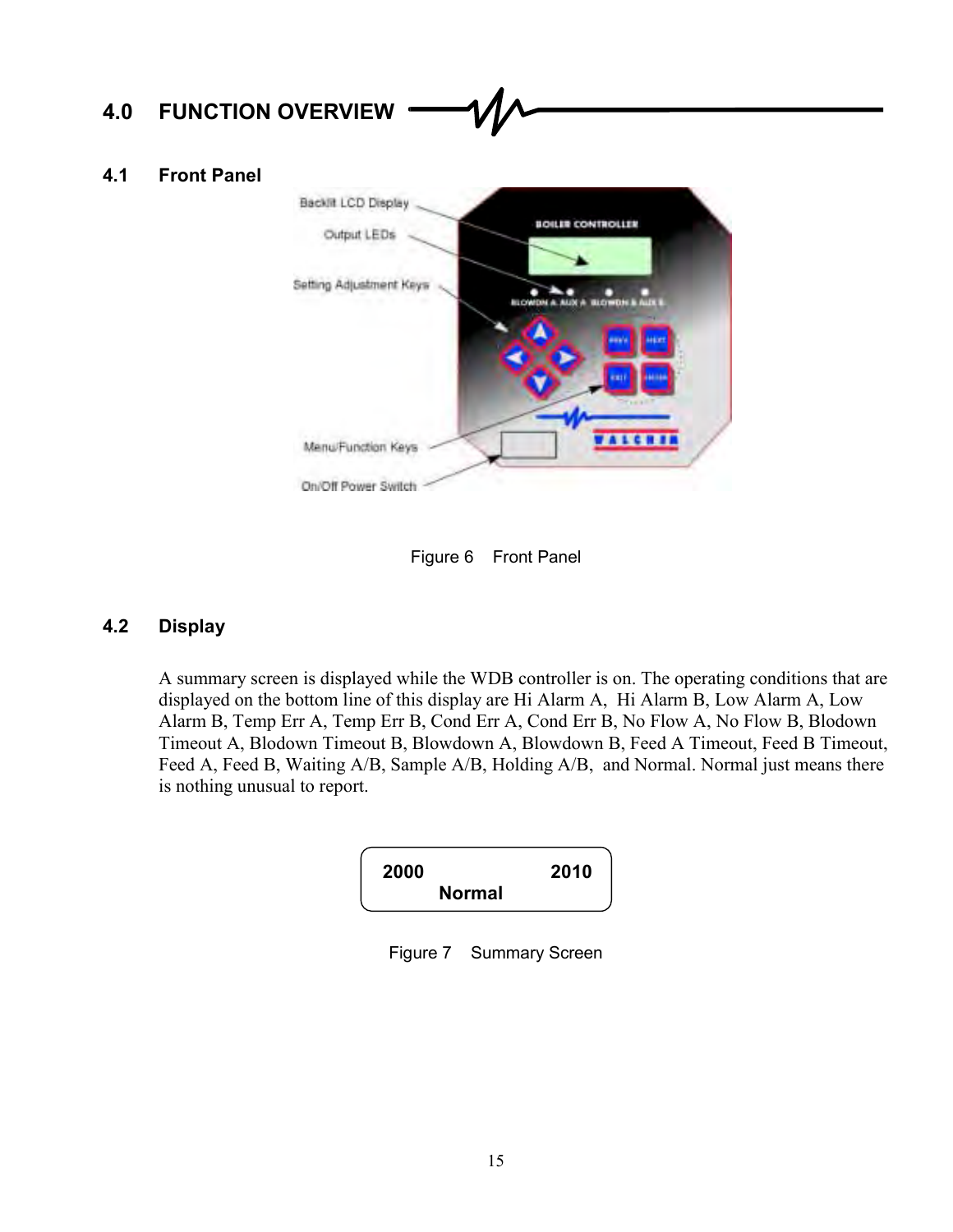#### **4.3 Keypad**

The keypad consists of 4 directional arrow keys and 4 function keys. The arrows are used to move the adjustment cursor and change settings, while the function keys are used to enter values, and navigate the various menu screens. The function keys are **ENTER, EXIT, NEXT**, and **PREV** (previous). **NEXT** and **PREV** scroll through the various menu choices. **ENTER** is used to enter a submenu and to enter a value. **EXIT** is used to back up one menu level. If you are at the main menu level, **EXIT** will return you to the Summary Display.



To change a value in a submenu, the left/right arrow keys move the cursor left and right to each digit or option that can be changed. The up/down arrows will change numeric values up or down, or scroll through option choices. Press **ENTER** only when you have finished making all of the changes for that menu screen.

#### **4.4 Access Code**

The WDB series controller is shipped with the access code disabled. If you wish to enable it, see Section 5.7 for operation. With the access code enabled, any user can view parameter settings, but not change them. Note that this provides protection only against casual tampering. Use a lock on the cover latch if you need more protection.

#### **4.5 Startup**

#### *Initial Startup*

After having mounted the enclosure and wired the unit, the controller is ready to be started.

Plug in the controller and turn on the power switch to supply power to the unit. The display will briefly show the WDB model number and then revert to the normal summary display. Scroll through the menus and calibrate the conductivity reading, temperature, and set the control parameters detailed in Section 5, Operation.

To return to the summary display, press the **EXIT** key until you return to this screen. The controller will automatically return to this screen after 10 minutes.

#### *Normal Startup*

Startup is a simple process once your set points are in memory. Simply check your supply of chemicals, turn on the controller, calibrate it if necessary and it will start controlling.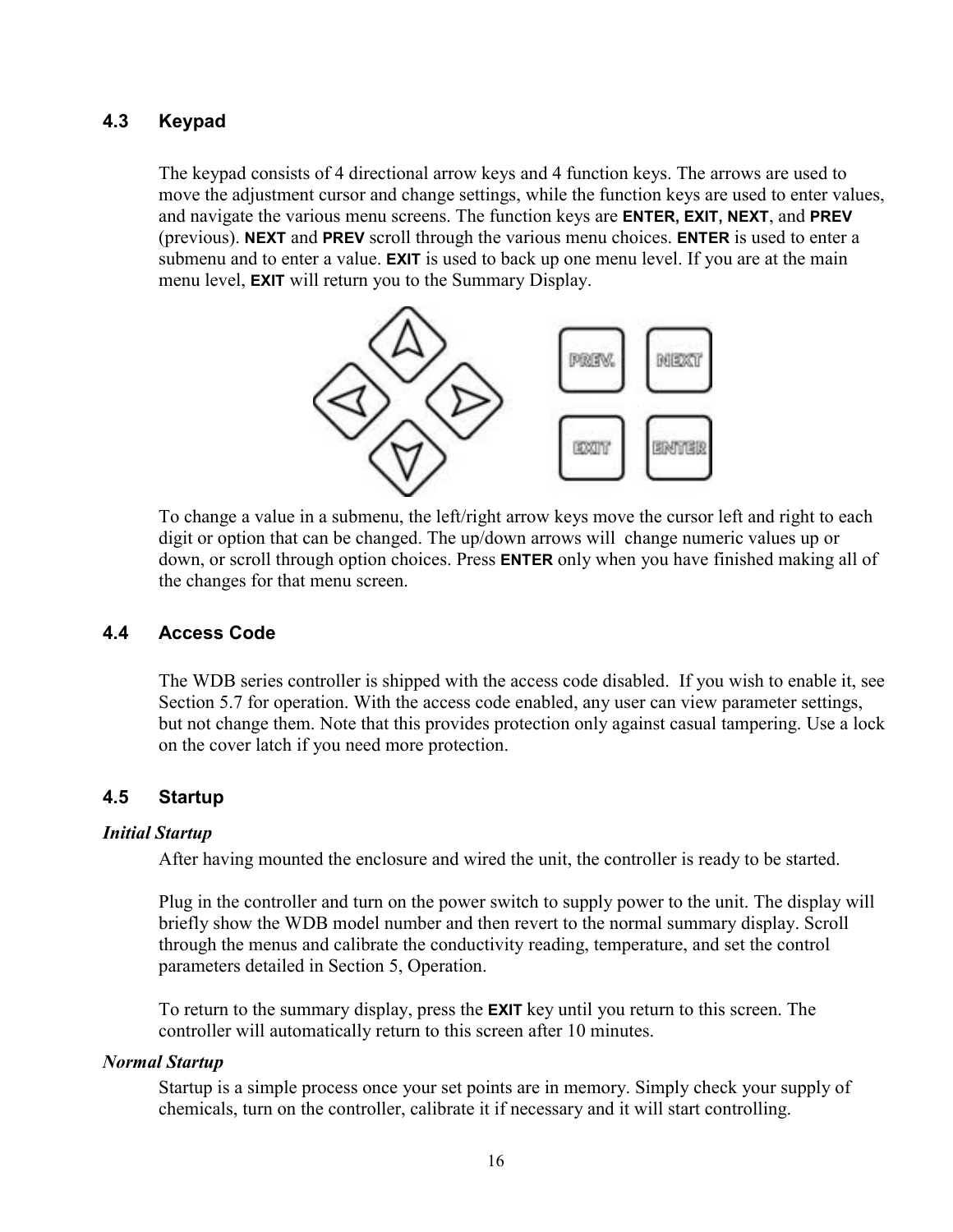#### **4.6 Shut Down**

To shut the WDB controller down, simply turn off the power. Programming remains in memory.

# **5.0 OPERATION**

These units control continuously while power is applied. Programming is accomplished via the local keypad and display.

To view the top level menu, press any key. The menu structure is grouped by inputs and outputs. Each input has its own menu for calibration and unit selection as needed. Each output has its own setup menu including set points, timer values and operating modes as needed. After ten minutes of inactivity in the menu, the display will return to the summary display. Keep in mind that even while browsing through menus, the unit is still controlling.

#### **5.1 Main Menu**

The exact configuration of your WDB controller determines which menus are available as you scroll through the settings. Certain menus are only available if you select certain options. All settings are grouped under the following main menu items: Boiler A, Boiler B and Access Code. Within the menu for each boiler, the following menus are found:

Conductivity A or B Temperature A or B Blowdown A or B Auxiliary A or B 4-20mA A or B Only if 4-20mA option installed

The **NEXT** key travels forward through this list while the **PREV** key travels backwards through the list. Pressing **ENTER** will Enter the lower level menu that is currently displayed.

Each of the following menu descriptions are used exactly the same way for either Boiler A or Boiler B.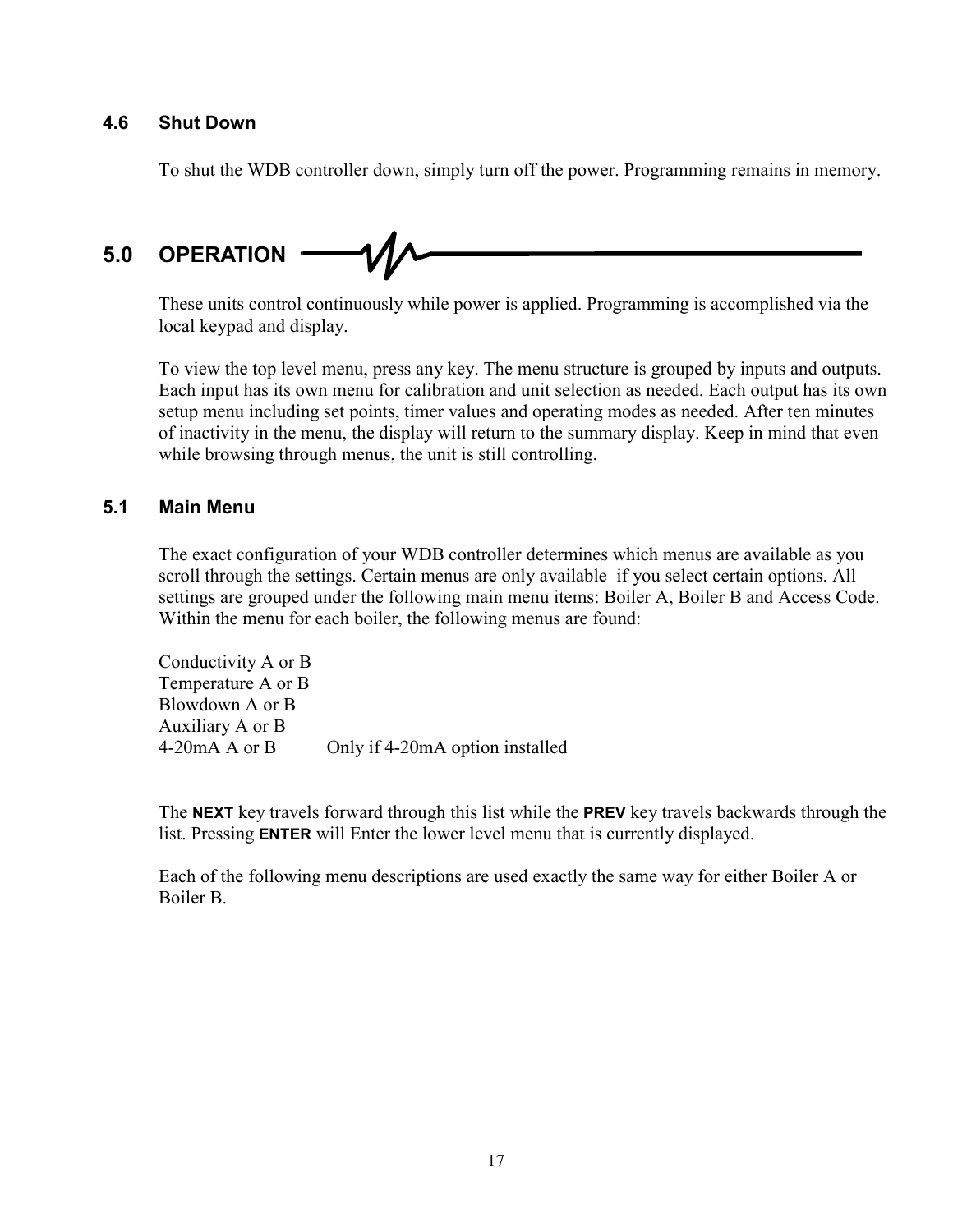

Figure 8 Main Menu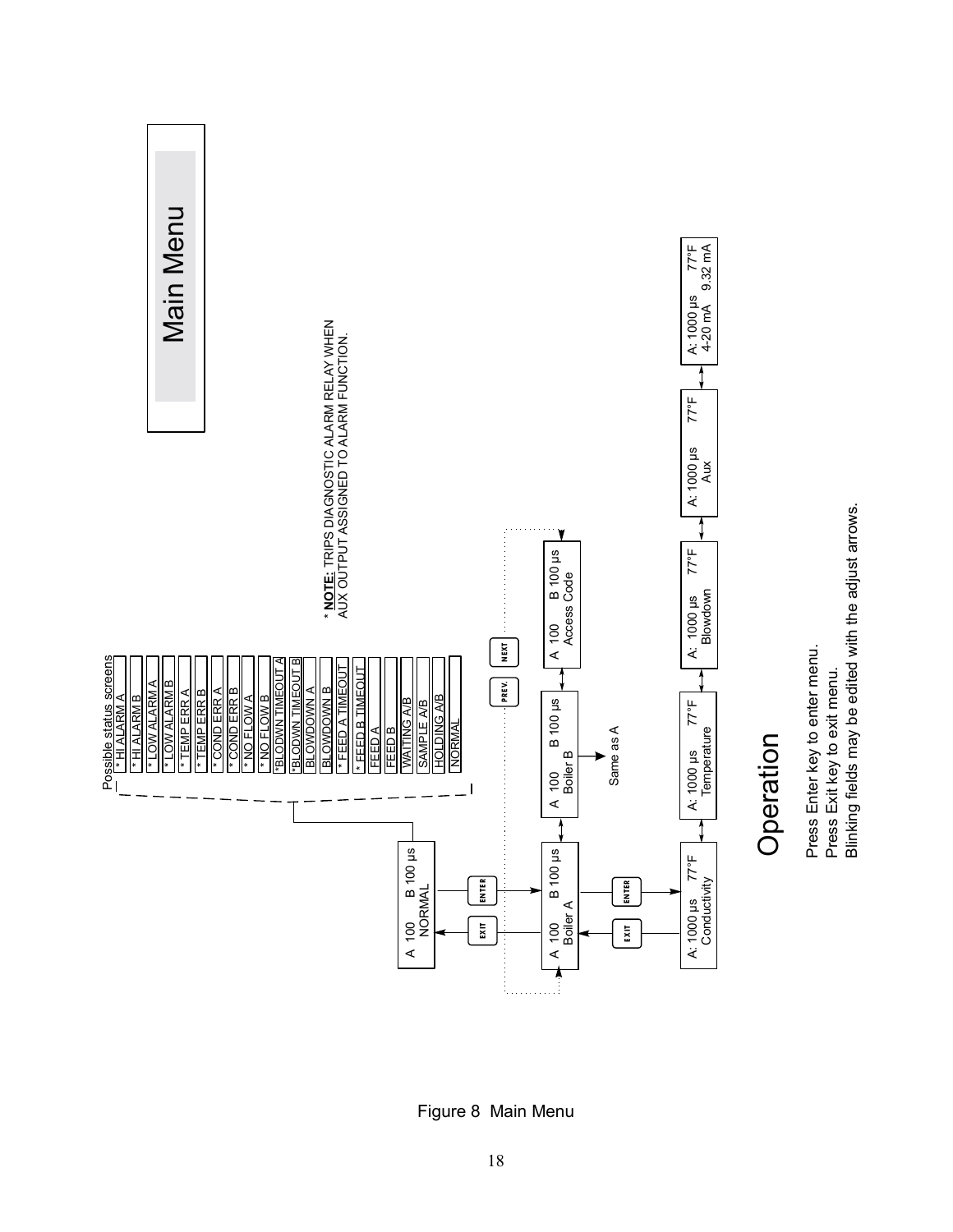#### **5.2 Conductivity (A or B) Menu**

The conductivity menu provides the following settings: Calibration, Self Test, Unit Selection, and Sampling Mode Setup. Additional settings are also discussed below. Refer to figure 9, Conductivity Menu Chart.

#### *Calibrate*

To Calibrate the conductivity, use either a hand held meter, or a standard solution, and adjust the controller to match. Once Calibrate is entered, the unit continuously displays conductivity readings. Press an arrow key to change the value displayed to match the hand held meter or the buffer solution. You must press **ENTER** to activate the new calibration. You must press the **EXIT** key to exit calibration. The Blowdown output is unaffected until the calibration menu is exited, so if it was ON when you entered calibration it will stay on until you exit. If you are using intermittent sampling, the Blowdown valve will open automatically when you enter the calibrate menu.

#### *Self Test*

Press **ENTER** to begin self test. Press any key to stop. Self Test internally simulates a conductivity sensor and should always give the reading 980-1020 µS/cm. If it does not, disconnect the sensor and repeat the self test. If the reading is still not in the  $1000 \pm 20$  range, there is a problem with the electronics and the unit should be serviced. If the self-test is in the expected range, and there is a problem calibrating, then the sensor or its wiring is at fault.

#### *Units*

You may choose to display conductivity in  $\mu$ S/cm or in ppm. Press **ENTER** and then use the Up and Down arrows to change the units. If you change the units, you will be warned to check your settings. This is important. Set points are not automatically translated from  $\mu$ S/cm to ppm. If you change the units you will need to change your Blowdown settings.

#### *ppm C.F.*

This is the ppm Conversion Factor (or multiplier). This is typically 0.666 but can be changed to accommodate various requirements.

#### *Sample Mode*

Press enter to choose Continuous sampling or one of the types of Intermittent sampling. A 'C' at the end of the display means that sampling is continuous, an 'I' indicates Intermittent sampling, a "T" indicates Intermittent Sampling with Timed Blowdown, and a "P" indicated Intermittent Sampling with Time Proportional Blowdown.

**Continuous sampling** installations allow the conductivity to be monitored continuously. If the conductivity rises above the set point, a valve is opened to drop the conductivity. No additional menus related to this blowdown mode are found in the Conductivity menu.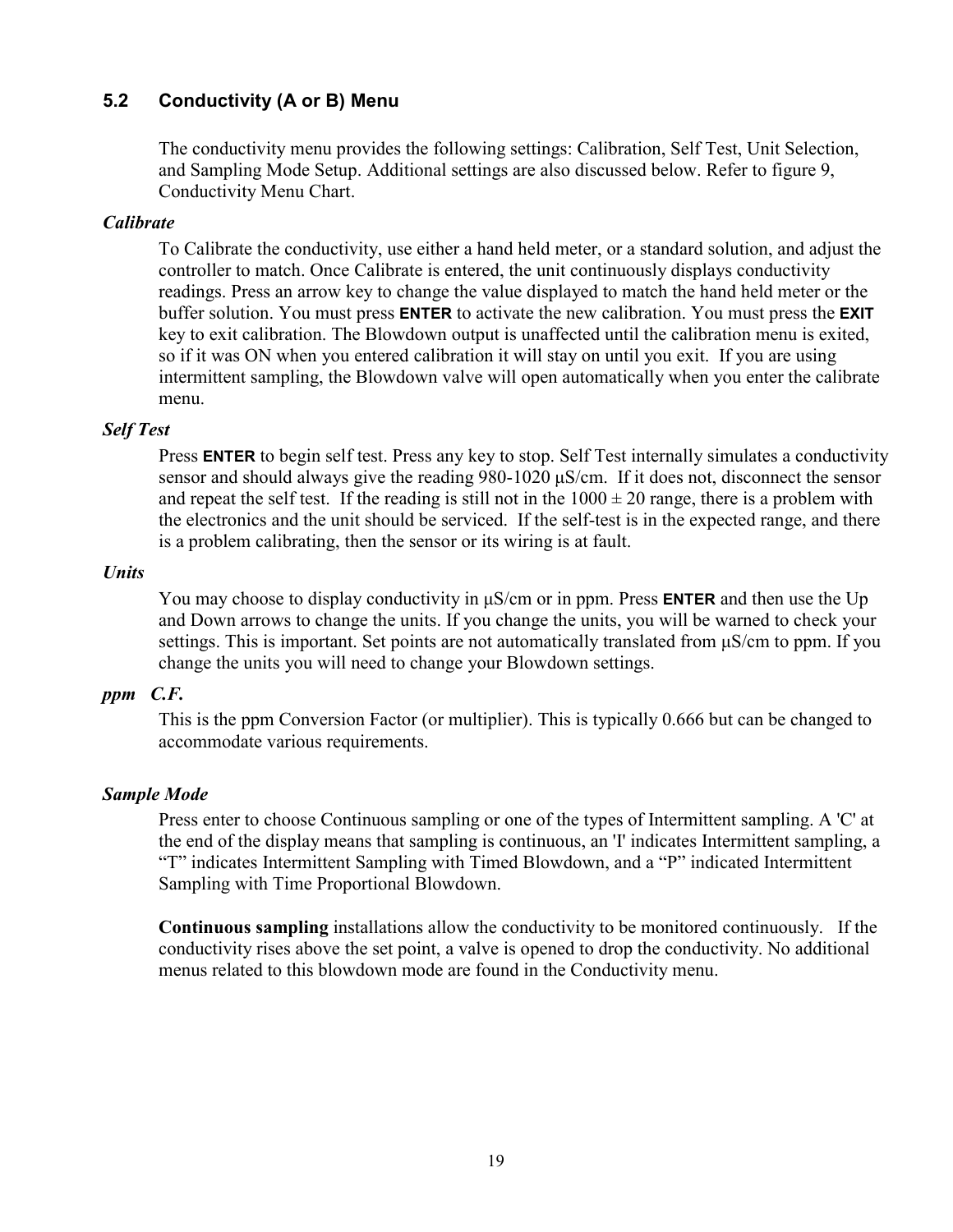**Intermittent sampling** installations read the conductivity at set intervals for a given sample duration. If the conductivity is above the set point, the valve that controls the sampling will stay open until the conductivity falls below the set point. If the time the valve stays open goes beyond the sample duration, the controller will display *Extend* on the top status line, as well as the amount of time extended. A limit on this amount of time may be imposed; see Figure11 Blowdown Menu.

In intermittent sampling mode, once the set point conductivity has been reached, and the valve is closed, the conductivity will be re-checked after a programmable Hold Time with the valve still closed. If it is still below set point, the interval between samples will begin. If the conductivity with the valve closed is greater than the set point, this indicates that flashing may have caused the blowdown to stop prematurely. In this case, the sampling duration will begin again. This cycle will repeat until the conductivity is below the set point when the valve is closed.

If any type of Intermittent sampling is chosen, the following settings will become available:

#### *Interval*

This sets the amount of time between samples. This is set in Hours:Minutes and can be set between 5 minutes and 24 hours.

#### *Duration*

This is the length of each sample. This is set in Minutes:Seconds and can be set from 10 seconds to 59 minutes: 59 seconds.

#### *Hold Time*

This is the amount of time that the sample will be trapped with the blowdown valve closed. The Hold Time should be set for the minimum amount of time required for the trapped sample to reach boiler pressure and rise to its maximum conductivity value. This is set in Minutes:Seconds and can be set from 1 second to 99 minutes: 59 seconds.

If the sample mode is **Intermittent with Timed Blowdown**, then the sampling sequence is a little different. The controller will open the blowdown valve at the programmed Interval, for the programmed sample Duration. At the end of the sample duration time, the blowdown valve will close, and the sample will be trapped for the Hold Time. If the conductivity of trapped sample is greater than the set point, then blowdown valve will open for the amount of time programmed below:

#### *BlowTime (H)*

This is the length of time of the blowdown used in Intermittent Sampling with Timed Blowdown sampling mode. This is set in Hours:Minutes and can be set from 1 minute to 8 hours 20 minutes.

At the end of the blowdown time, the controller will check the conductivity of a held sample once again. If the conductivity is still above the set point, another blowdown cycle will occur.

If the sampling mode is set to **Intermittent with Time Proportional Blowdown**, then the blowdown valve will open at the programmed Interval, for the programmed sample Duration. At the end of the sample duration time, the blowdown valve will close, and the sample will be trapped for the Hold Time. If the conductivity of trapped sample is greater than the set point, then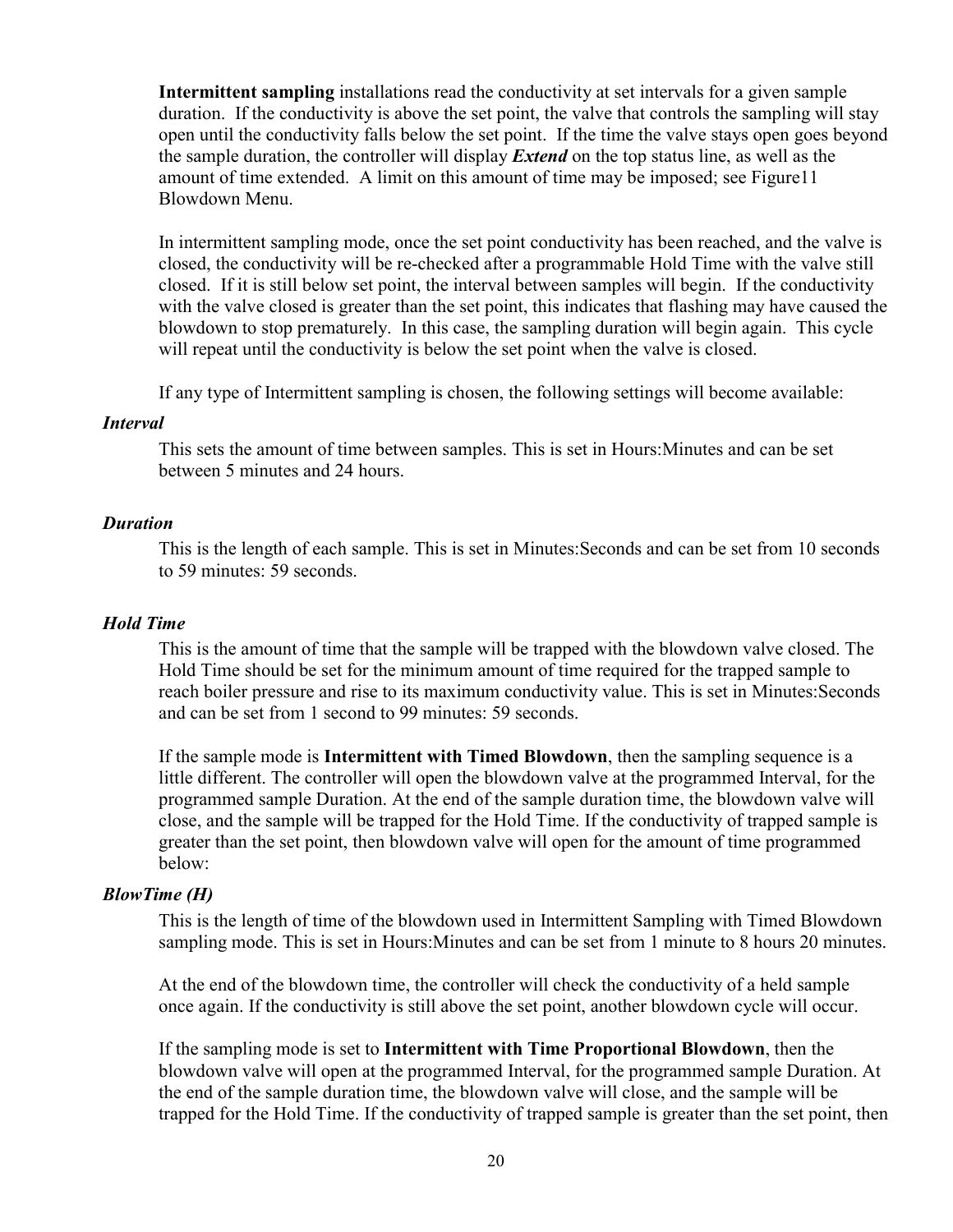blowdown valve will open for a variable amount of time, depending upon how far above the set point it is. The controller uses the menus below to determine the blowdown time.

#### *Prop Band*

This is the conductivity value above the set point at which the maximum blowdown time will occur. This may be set for any value between 1 and 10,000 µS/cm or ppm.

For example, if your set point will be 2000  $\mu$ S/cm, and the Prop Band is 200  $\mu$ S/cm, then if the conductivity is above 2200 µS/cm the blowdown valve will open for the Max P Time described below. If the conductivity of the trapped sample is 2100  $\mu$ S/cm, the blowdown valve will open for half the Max P Time.

#### *Max P Time*

This is the maximum amount of blowdown time. This is set in Hours:Minutes and can be set from 1 minute to 8 hours 20 minutes. This should be set for the amount of time that it takes for the blowdown to drop the conductivity of the boiler water by the conductivity value of the Prop Band under normal loading conditions.

At the end of the blowdown time, the controller will check the conductivity of a held sample once again. If the conductivity is still above the set point, another blowdown cycle will occur, with a new blowdown time calculated.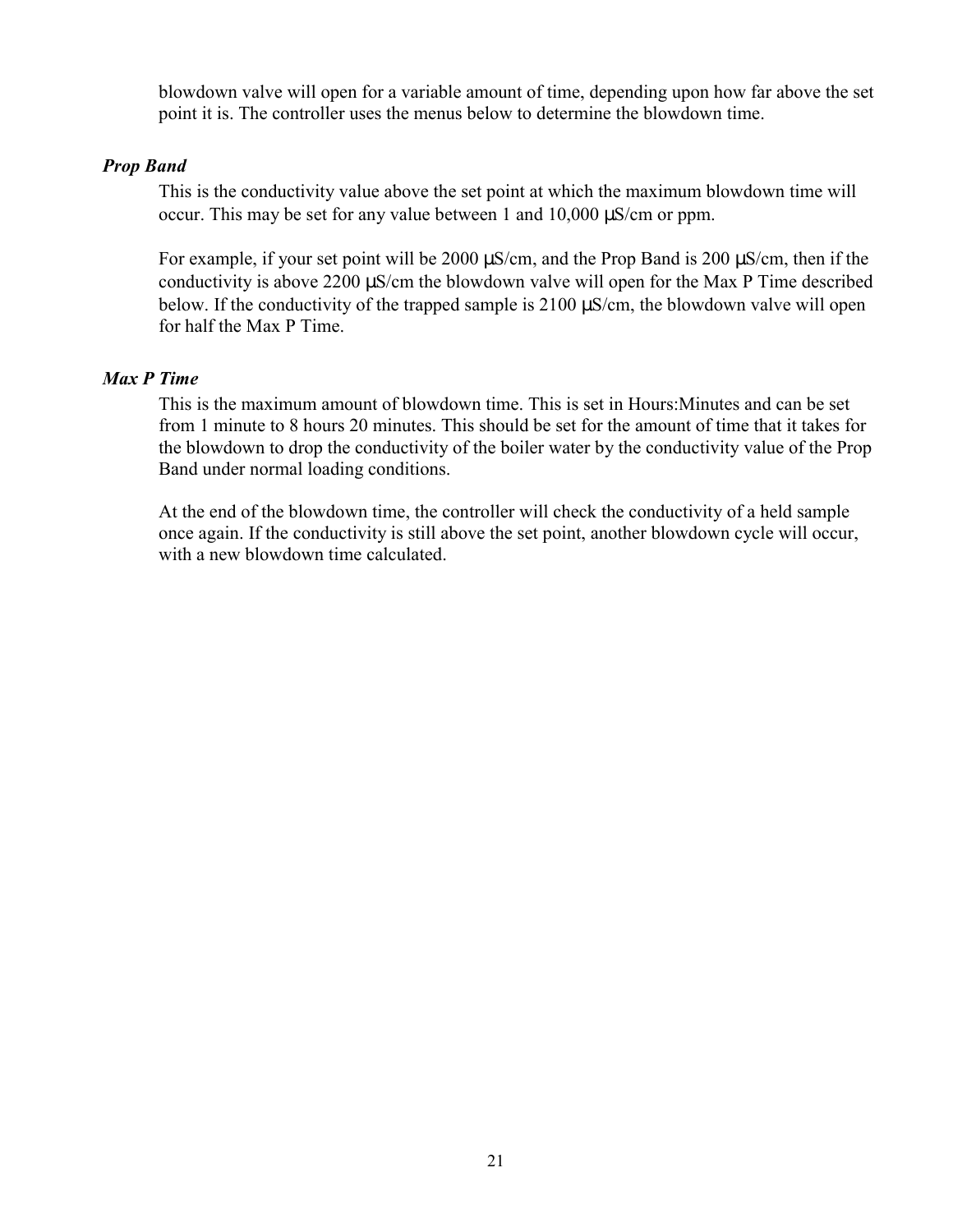## Conductivity (A or B) Menu



- **1.** Menu choices that appear when Intermittent Sampling w/Time Proportional Blowdown is selected.
- **2.** Menu choices that appear when Intermittent Sampling w/Timed Blowdown is selected.
- Menu choices that appear when intermittent **3.** sampling is selected.
- Menu choices that appear when ppm units are **4.** selected.

## Legend **Department Controller Controller** Controller Controller Controller Controller Controller Controller Controller Controller Controller Controller Controller Controller Controller Controller Controller Controller Cont

Press Enter key to enter menu. Press Exit key to exit menu. Blinking fields may be edited with the adjust arrows. Press Enter when modification is complete to return to Conductivity Menu Level.

Figure 9 Conductivity (A or B Menu)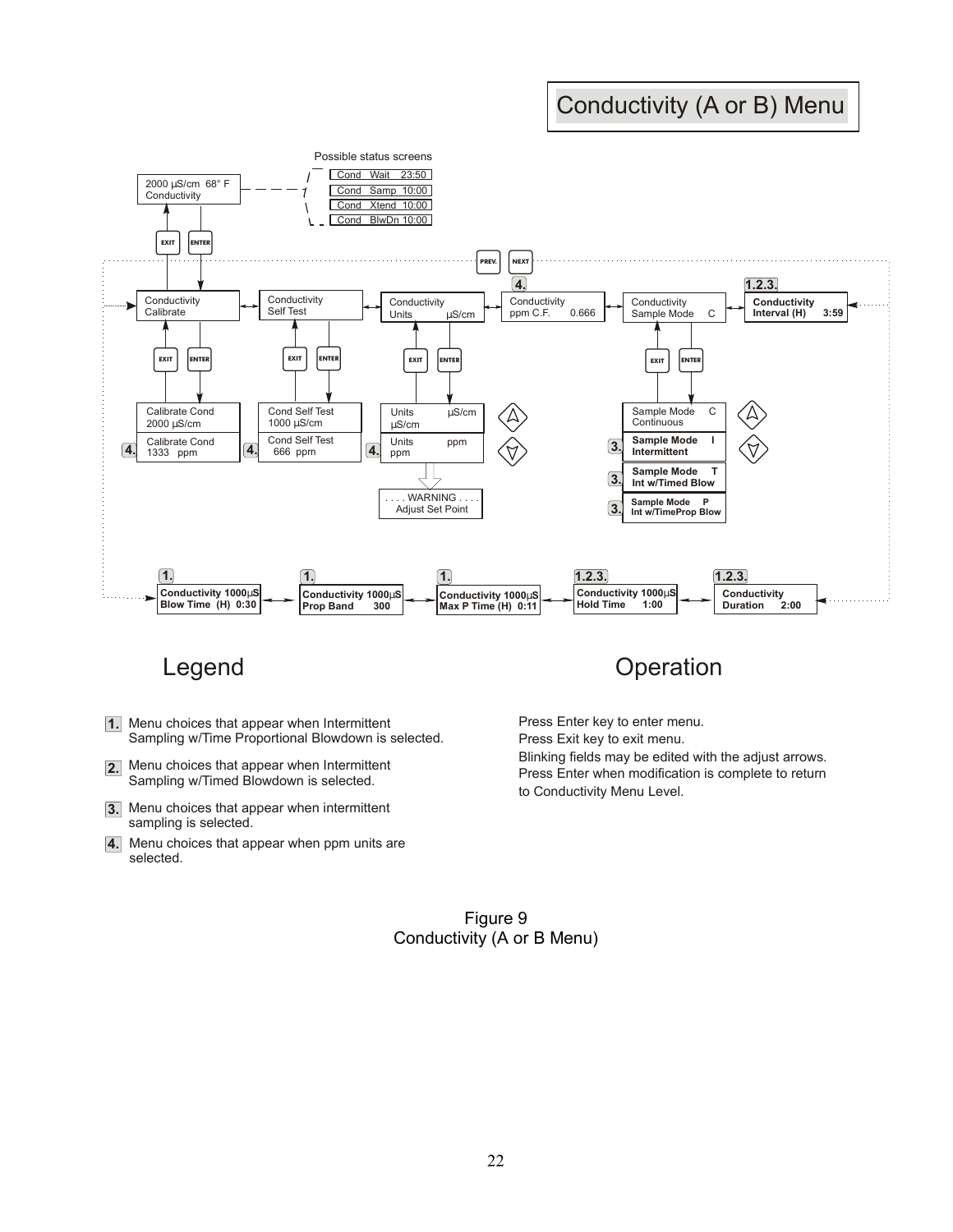

Figure 10 Temperature (A or B) Menu

#### **5.3 Temperature (A or B) Menu**

The Temperature menu provides the following settings: Calibration, Unit selection. The Temperature menu will be indicated on the display by one of the following:

Temperature Temp 270°F Temp Error

The first two displays are "normal" operation. The third display indicates that there is a problem with the temperature input. See figure 10.

#### *Calibrate*

This menu only appears if a temperature element is connected at power-up.

To Calibrate the Temperature, use a thermometer to measure the fluid temperature and adjust the WDB controller to match. Once Calibrate is entered, the unit continuously displays temperature readings. Press the Up or Down arrow key to change the value displayed to match the thermometer. You must press **ENTER** to activate the new calibration. You must press the **EXIT** key to exit calibration.

#### *Man Temp*

This menu appears only if no temperature element is connected at power-up. Use the arrow keys to adjust the temperature displayed to match that of the boiler water.

#### *Units*

You may choose to display temperature in °C or °F. Press **ENTER** and the Up or Down Arrow keys to change the temperature units for display.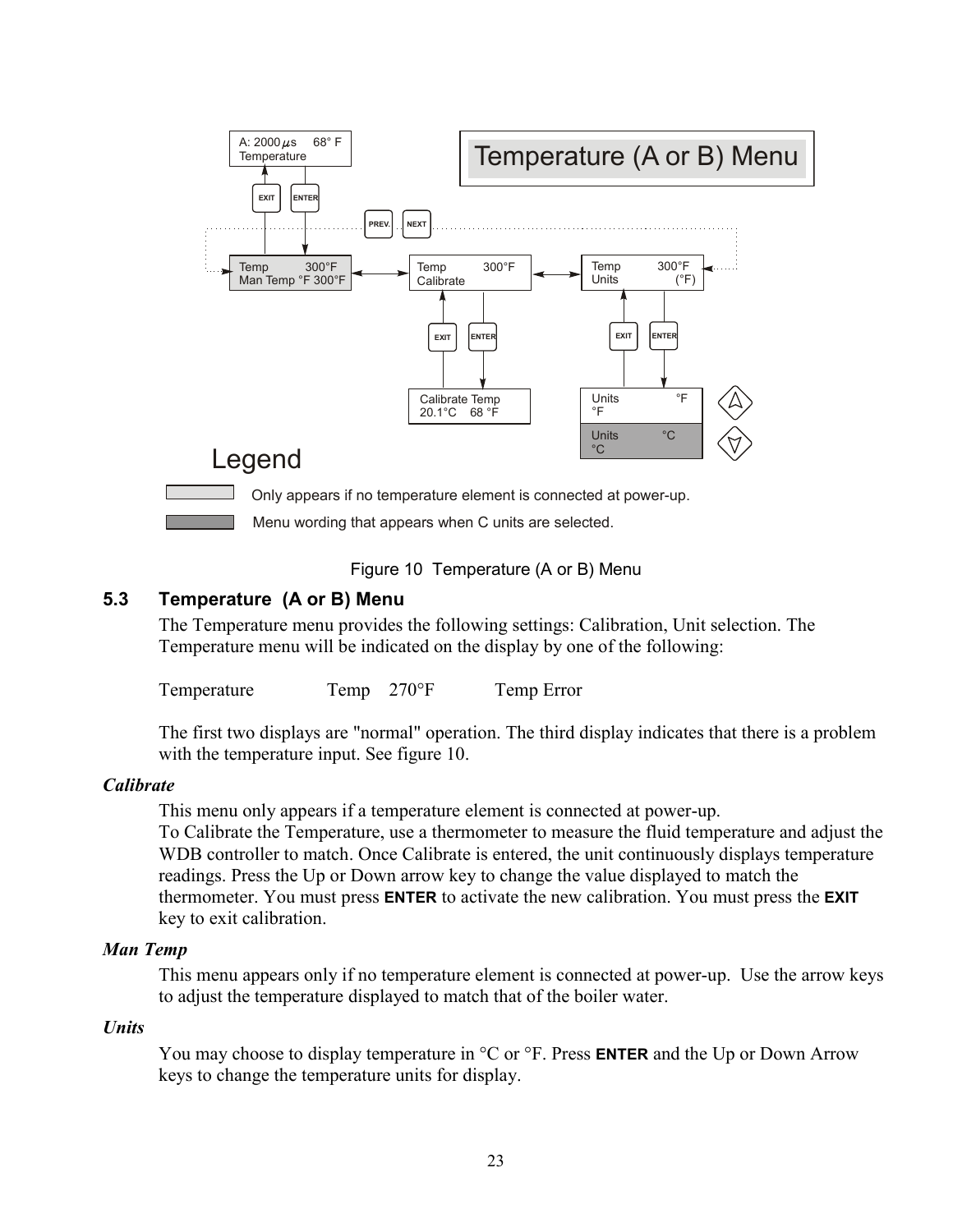#### **5.4 Blowdown (A or B) Menu**

The Blowdown Menu provides the following settings: Set Point, Dead Band, Time Limit, Control Direction, HOA. The Blowdown menu will be indicated on the display by one of the following:



The first display indicates that the blowdown output is currently OFF. The second display indicates the length of time that the blowdown output has been ON. The 'A' indicates that the output is being controlled automatically.

#### *Set Point*

This is the conductivity value at which the Blowdown valve is turned ON. The factory default setting for the WDB controller is for the Blowdown output to turn on when the conductivity is higher than the set point.

#### *Dead Band*

This is the conductivity value that when combined with the set point determines when the blowdown output turns OFF. The blowdown output will turn off when the conductivity drops below the set point minus the Dead Band. For example: The set point is 1500 mS/cm and the Dead Band is 200 mS/cm. The blowdown output turns ON when the conductivity reading is greater than 1500 but does not turn OFF until the conductivity drops below 1300. This setting is not used when intermittent Sampling has been selected.

#### *Time Limit*

This menu allows you to set a maximum amount of time for the blowdown. The limit time is programmed in hours and minutes and can be set between 1 minute and 8 hours 20 minutes. If the maximum time is exceeded, the Blowdown valve will close and will not re-open until the "Reset Timer" menu is reset by an operator. If the time limit is set to zero, then the valve may be open indefinitely.

#### *Reset Timer*

Only appears if the time limit above has been exceeded. Use the up or down arrow to change "N" to "Y", then press **ENTER** to reset the timer.

#### *Control Dir H / L*

This allows you to set the Normal (High Set Point) or Inverse (Low Set Point) operation of the Blowdown output. When set to High, the output turns on when the conductivity is higher than the set point. When set to Low, the output turns on when the conductivity is lower than the set point.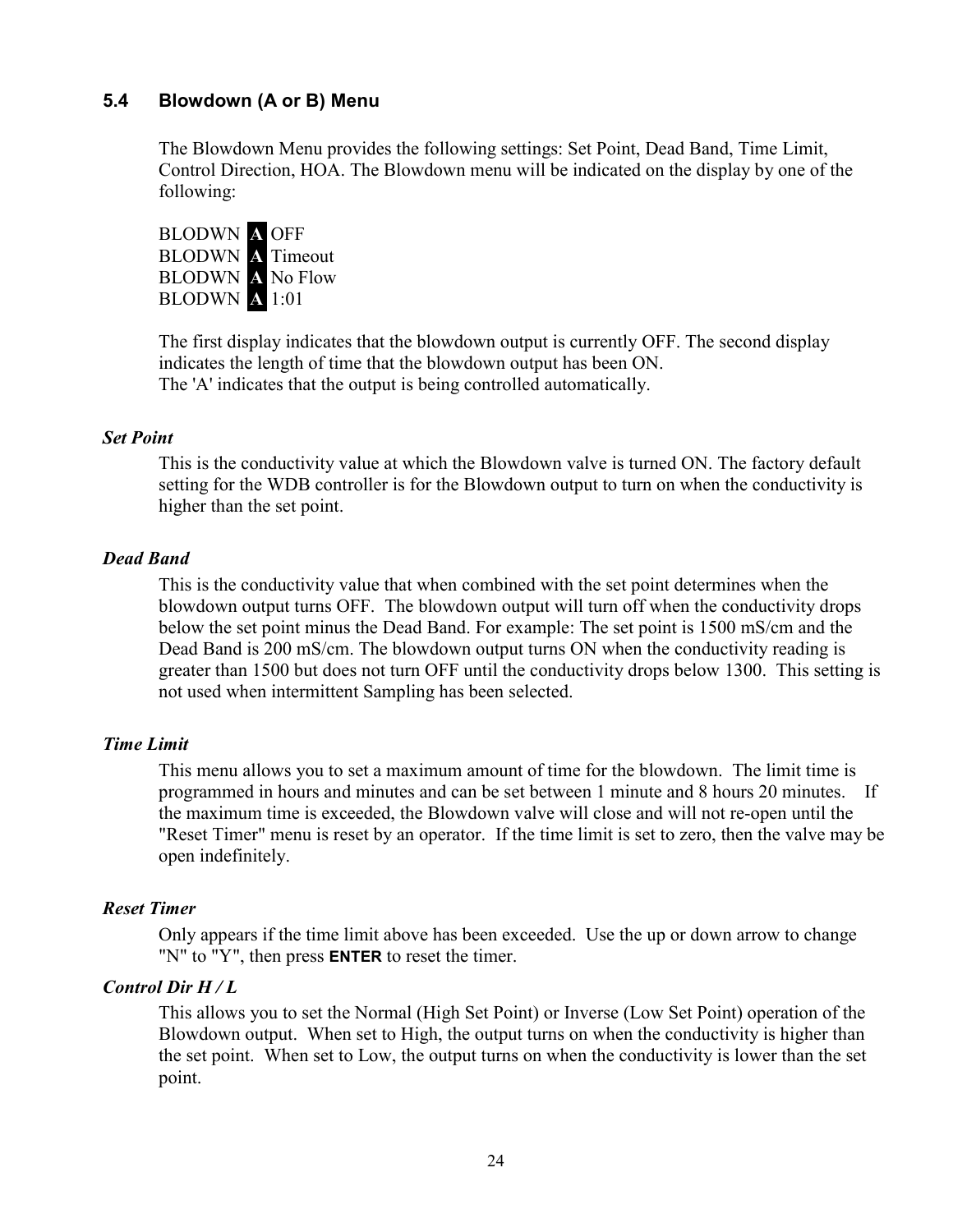

Figure 11 Blowdown (A or B) Menu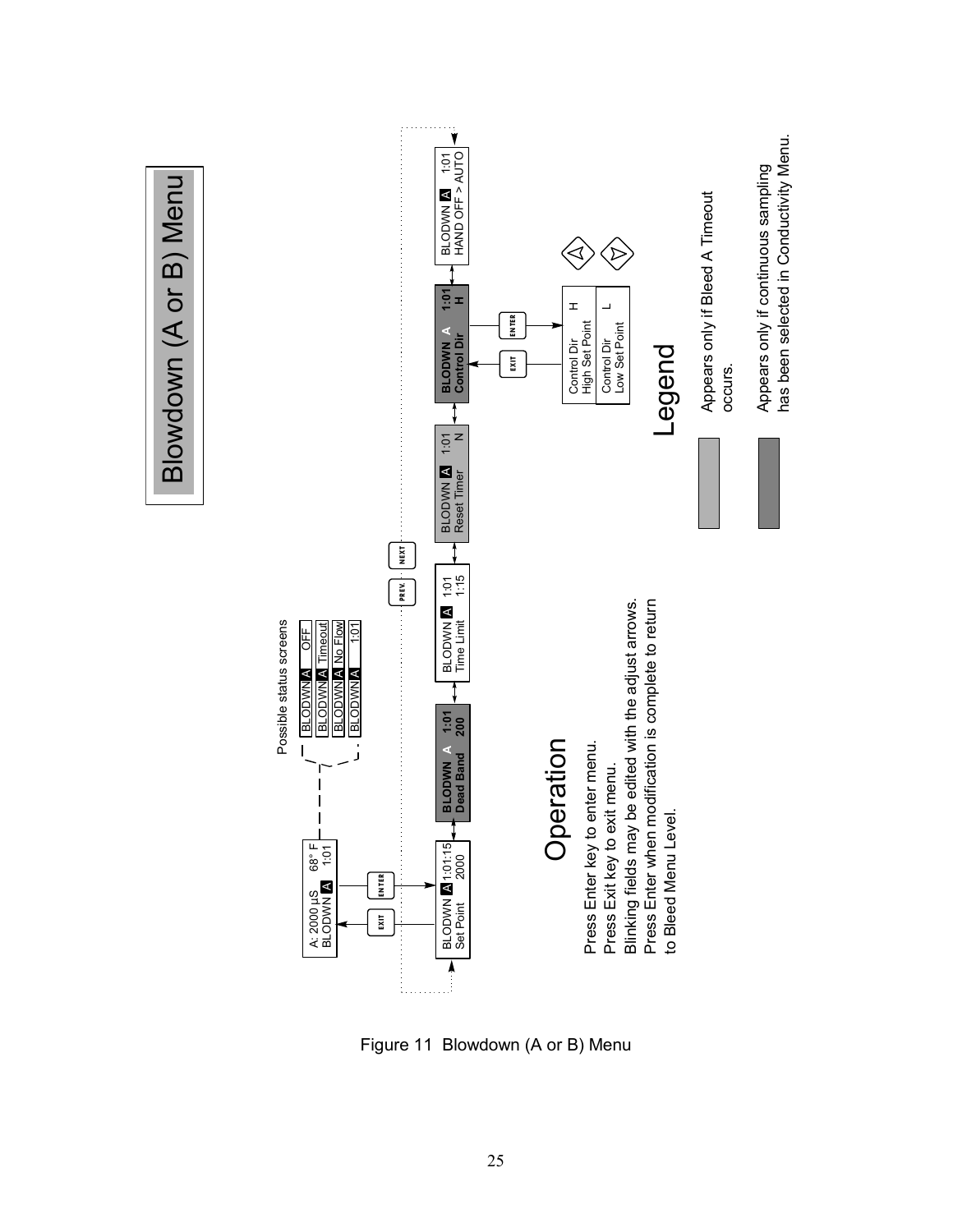### *H O A*

The "Hand Off Auto" screen allows you to select the operating mode of the blowdown output. In Hand (manual) mode, the output is turned on immediately for a maximum of 10 minutes. If you walk away, the output will return to Auto mode at the end of that time. In Off mode the output will stay Off indefinitely. In Auto mode the blowdown output will respond to changes in conductivity based on the set point. The HOA mode of the blowdown output is indicated on the blowdown status lines.

#### **5.5 Auxiliary Menu**

The Auxiliary output may be used either to control a chemical feed pump or as an alarm.

When setting up the controller for the first time, the Output Mode should be selected first. Press **ENTER** at the Aux menu, scroll to the Output Mode menu and press **ENTER** again . To change the output mode, press **ENTER** again and use the UP or DOWN arrow keys to toggle between "Feed" and "Alarm." Press **ENTER** when the correct choice is displayed.

#### *5.5.1 Feed (A or B) Menu*

This menu only appears if the Auxiliary output mode is set for "Feed."

*NOTE: When programming the unit for the first time, it is recommended that the Chemical Feed Mode Menu be chosen first, then step through the rest of the Feed Menu indicated in figure 12.* 

The Chemical Feed Menu adapts to the selected Feed output mode. The modes are defined as follows:

- A Blowdown and Feed with optional Lockout
- B Feed % of Blowdown
- C Feed % of Time
- D Feed based on Water Contactor input

**Blowdown and Feed Mode** turns the Feed output On and Off at the same time as the Blowdown output. The lockout setting determines the maximum allowable time for the Feed output. If this time is exceeded the Feed output is turned off and Locked out until the Blowdown output turns off.

**Feed % of Blowdown Mode** tracks the length of time that the Blowdown output is on. When the Blowdown turns off the feed output is energized for a user defined proportion of the Blowdown time.

**Feed % of Time Mode** turns on the Feed output for a user definable % of a timed cycle. The time cycle length is adjustable from 10 to 60 minutes.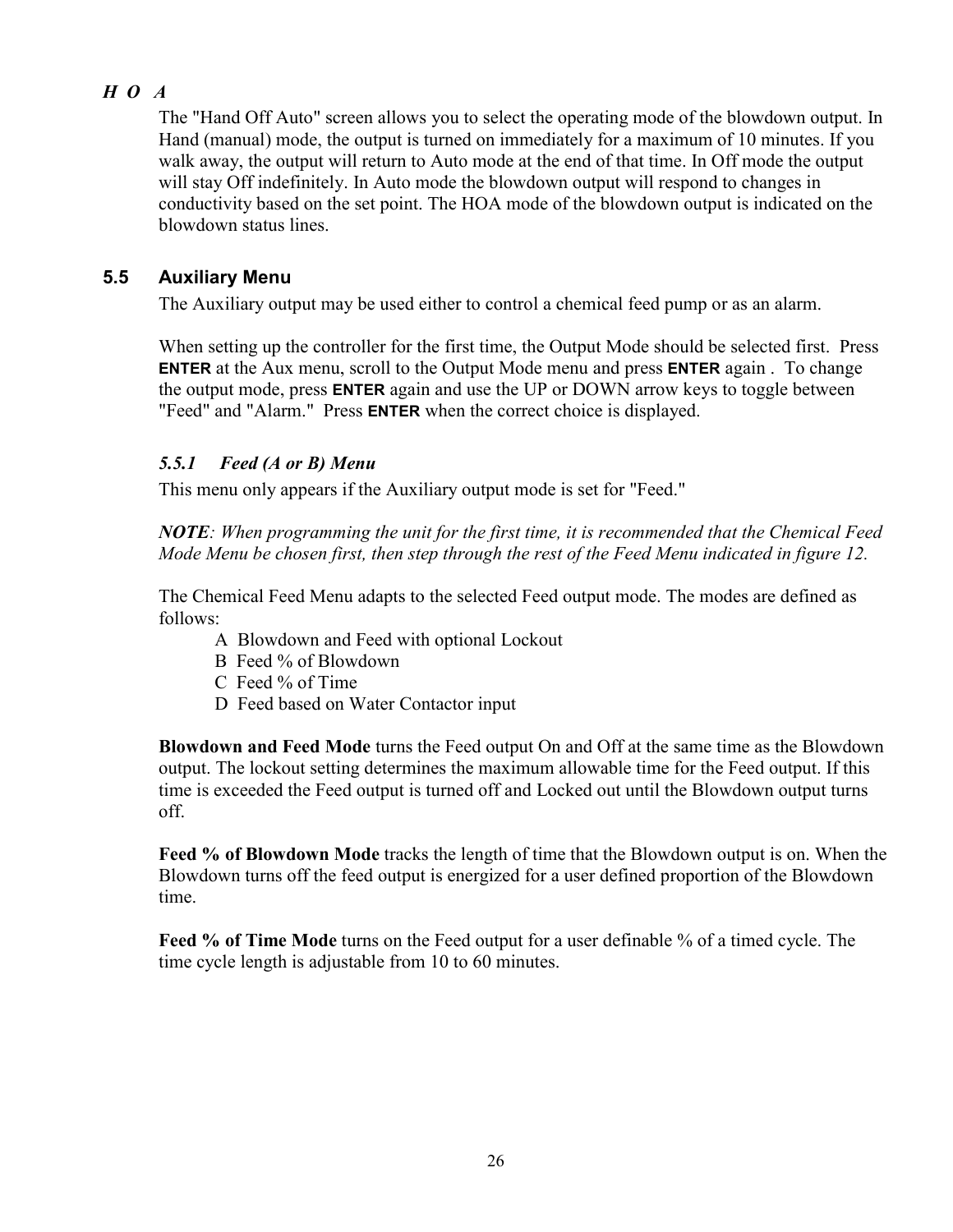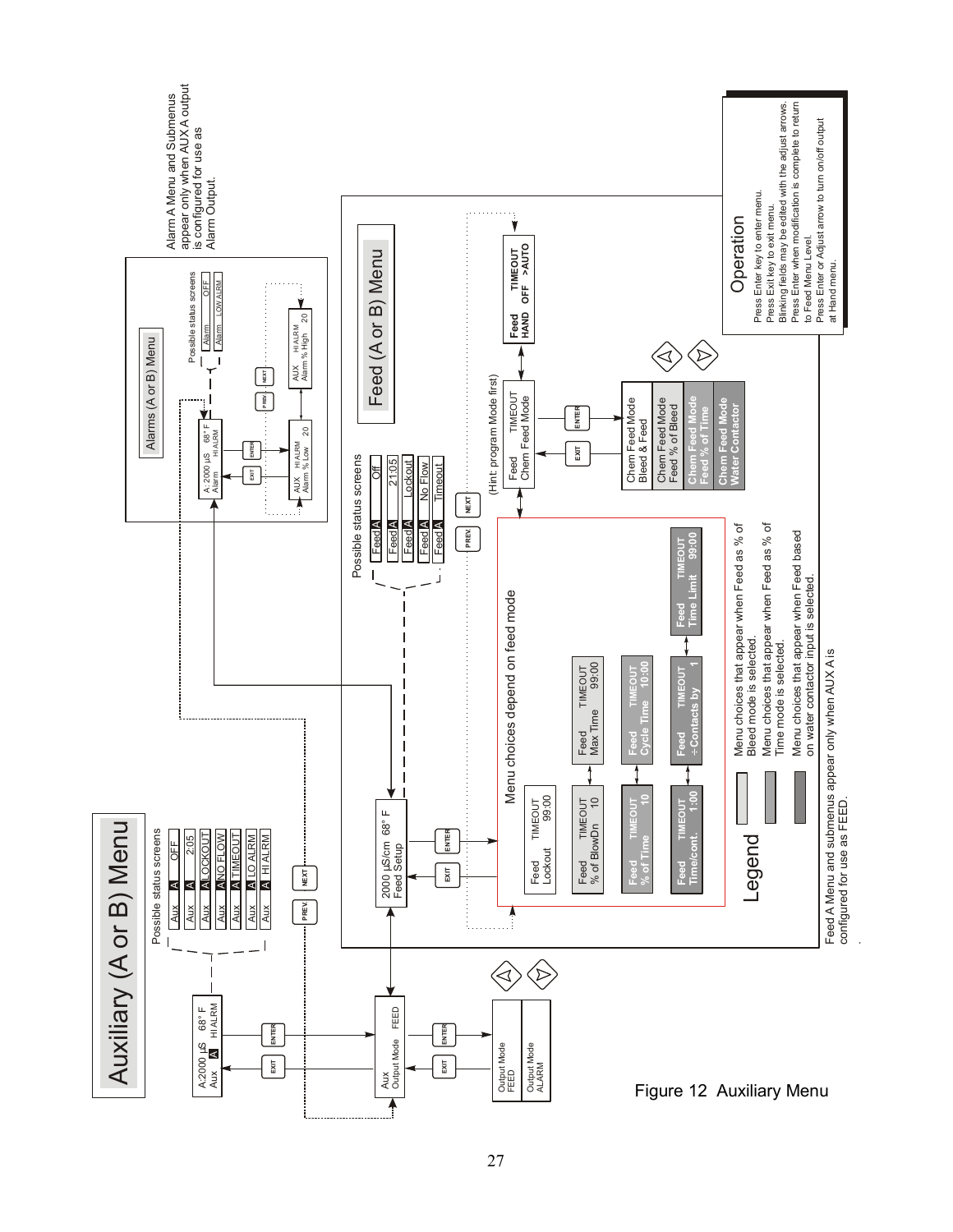**Feed based on Water Contactor Input Mode** turns on the Feed output for a user definable time each time a water contactor pulse is detected. This contactor input can be divided to accommodate a large variety of water meters. Contacts will accumulate feed time so that all contacts are accounted for.

The Feed menu will be indicated on the display by one of the following:



The first display indicates that the Feed output is currently OFF. The second display indicates the length of time that the Feed output has been ON, or the length of time that the Feed output will be ON. The third display indicates that the feed lockout timer in the Blowdown and Feed mode has expired. The 'A' indicates that the feed is being controlled automatically.

## **Blowdown and Feed Mode**

#### *Lockout*

Set this for the Feed Lockout Time. The lockout time is the maximum length of time that the feed output can be on. If the lockout time is set to 0:00, the lockout timer is no longer used and the feed output will be on for as long as the Blowdown is on.

## **Feed % of Blowdown Mode**

#### *% of Blowdown*

This is the % value that is multiplied times the accumulated Blowdown time to determine how long the feed will be. For example, if the Blowdown was on for 10 minutes and this setting was 50%, the feed output would be on for 5 minutes.

#### *Max Time*

This is similar to the lockout time above in that the feed output will not exceed this maximum length.

## **Feed % of Time Mode**

#### *% of Time*

This is the % value that is multiplied times the cycle length to determine the length of time that the feed output is ON. If the cycle length were 10 minutes and this setting was 40%, the feed output would be on for 4 minutes, then off for 6 minutes and then repeat the cycle.

#### *Cycle Time*

This determines the length of the cycle to be used.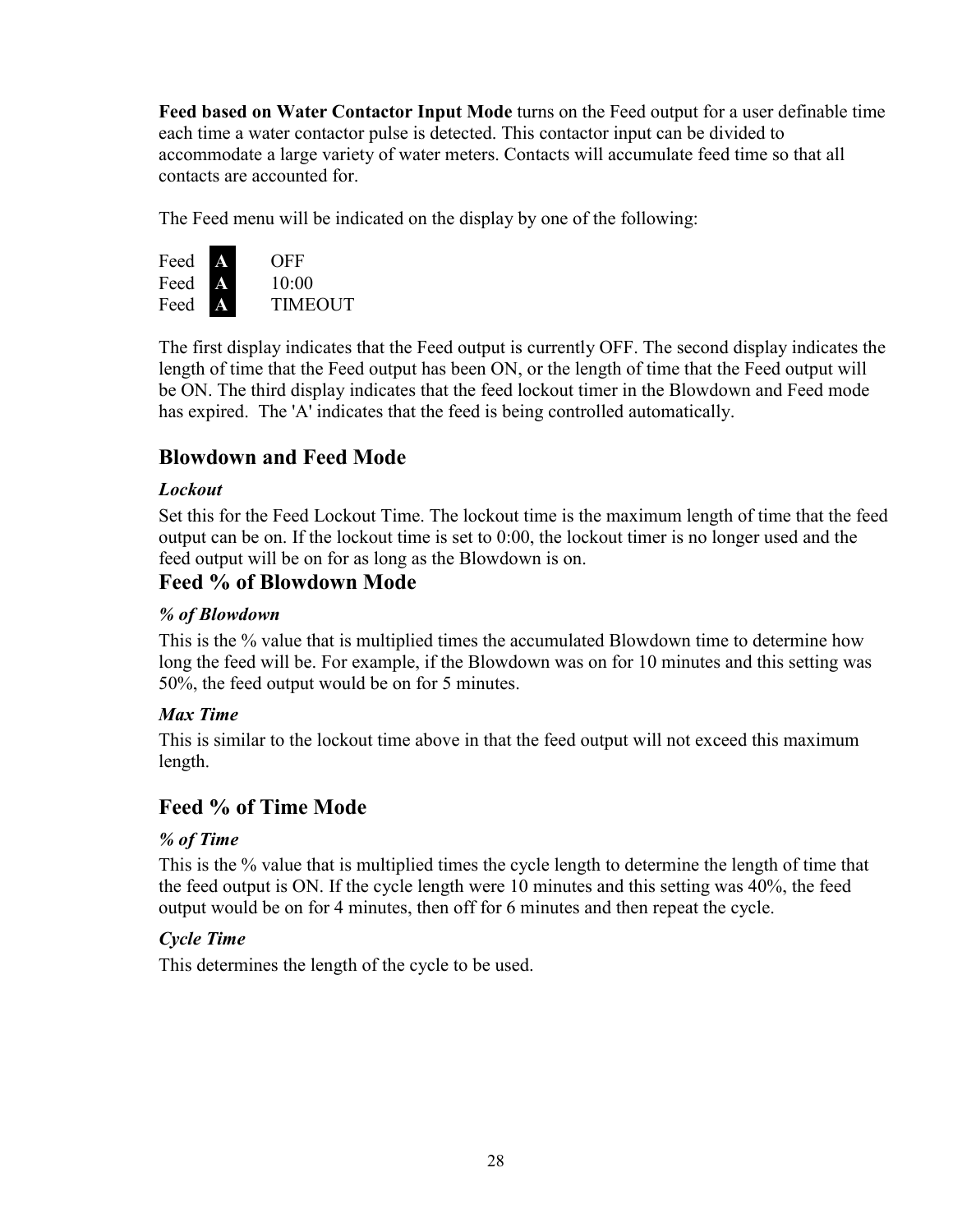## **Feed Based on Water Contactor Mode**

#### *Time/Cont.*

(Time per contact.) This determines the length of time that the feed pump should be on for each contact that is received.

#### *˜ Contacts By*

This setting allows a divider to be entered. The divider will count actual contacts from the meter until the setting is reached before a contact is considered to be received. For example, if the divider is set to 10 and the Time/Cont is set to 5:00, then the feed output would turn on for 5:00 minutes after 10 contacts were received.

#### *Time Limit Hint: Program this first when initially setting up Feed and Blowdown additions.*

This setting puts a limit on the amount of time that can be accumulated by the water contactor input. Once this setting has been reached, all contacts will be ignored until the accumulated feed time expires. By setting Time Limit = Time/Cont., the accumulation of contacts can be disabled.

The following settings are for all feed modes.

#### *Chem Feed Mode A / B / C / D*

This allows the user to select the chemical feed mode as described above.

#### *H O A*

This sets the Hand Off Auto for the feed output. This was explained in the Blowdown Menu section and functions similarly. In Off position, the output will not turn ON regardless of the feed mode selected.

#### *5.5.2 Alarm (A or B) Menu*

This menu only appears if theAuxiliary output mode is set for "Alarm" The settings here determine when the (L) and (H) indicators appear on the summary screen. The Alarm menu screen will appear as follows:

Alarm OFF Alarm LOW ALRM Alarm HI ALRM

#### *Alarm % Low*

This is the % below the Blowdown set point that the LOW ALARM will activate. If the set point is 1000 and the % Low setting is 20 then the Low alarm will activate at 800. Entering zero will disable the Low Alarm.

#### *Alarm % High*

This is the % above the Blowdown set point that the HIGH ALARM will activate. If the set point is 1000 and the % Low setting is 20 then the High alarm will activate at 1200. Entering zero will disable the High Alarm.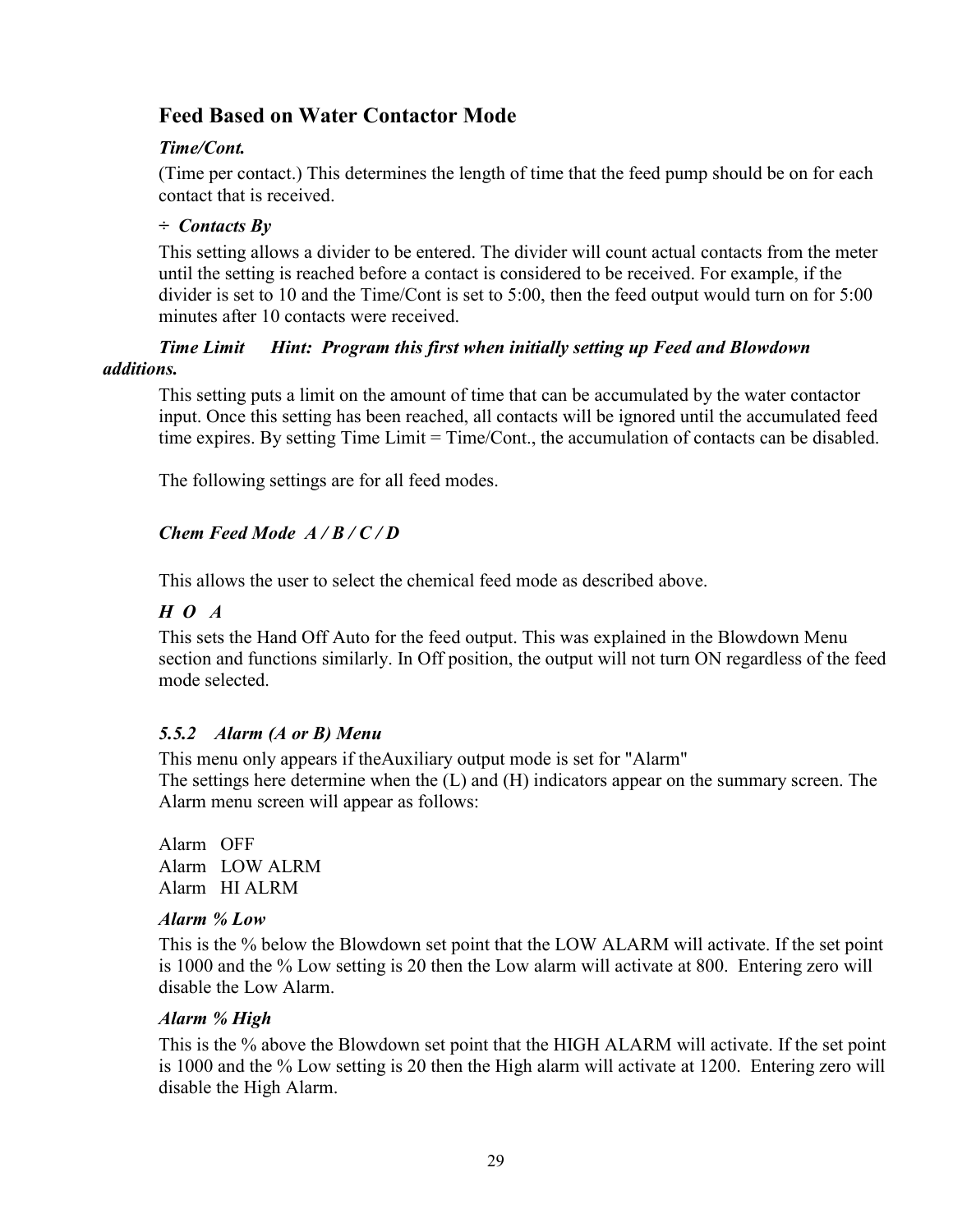#### **5.6 4-20mA (A or B) Menu**

This menu is only available if the 4-20mA output board is installed in the controller. Installing this option board on the lower power supply board in the controller will assign it to Boiler A. Installing a 4-20mA option board on the top front panel assembly assigns the output to Boiler B. See Figure 4.

This menu provides for scaling and calibrating the output. The 4-20mA menu screen appears as follows:

4-20mA 9.20mA

This indicates that the current output of the 4-20mA card is 9.20 mA.

#### *Set 4mA Pt*

This conductivity setting will correspond to a 4 mA output from the controller.

#### *Set 20mA Pt*

This conductivity setting will correspond to a 20mA output from the controller.

#### *Calibrate*

This will provide fixed 4mA and fixed 20mA outputs to allow you to calibrate connected equipment.



Figure 13 4-20mA (A or B) Menu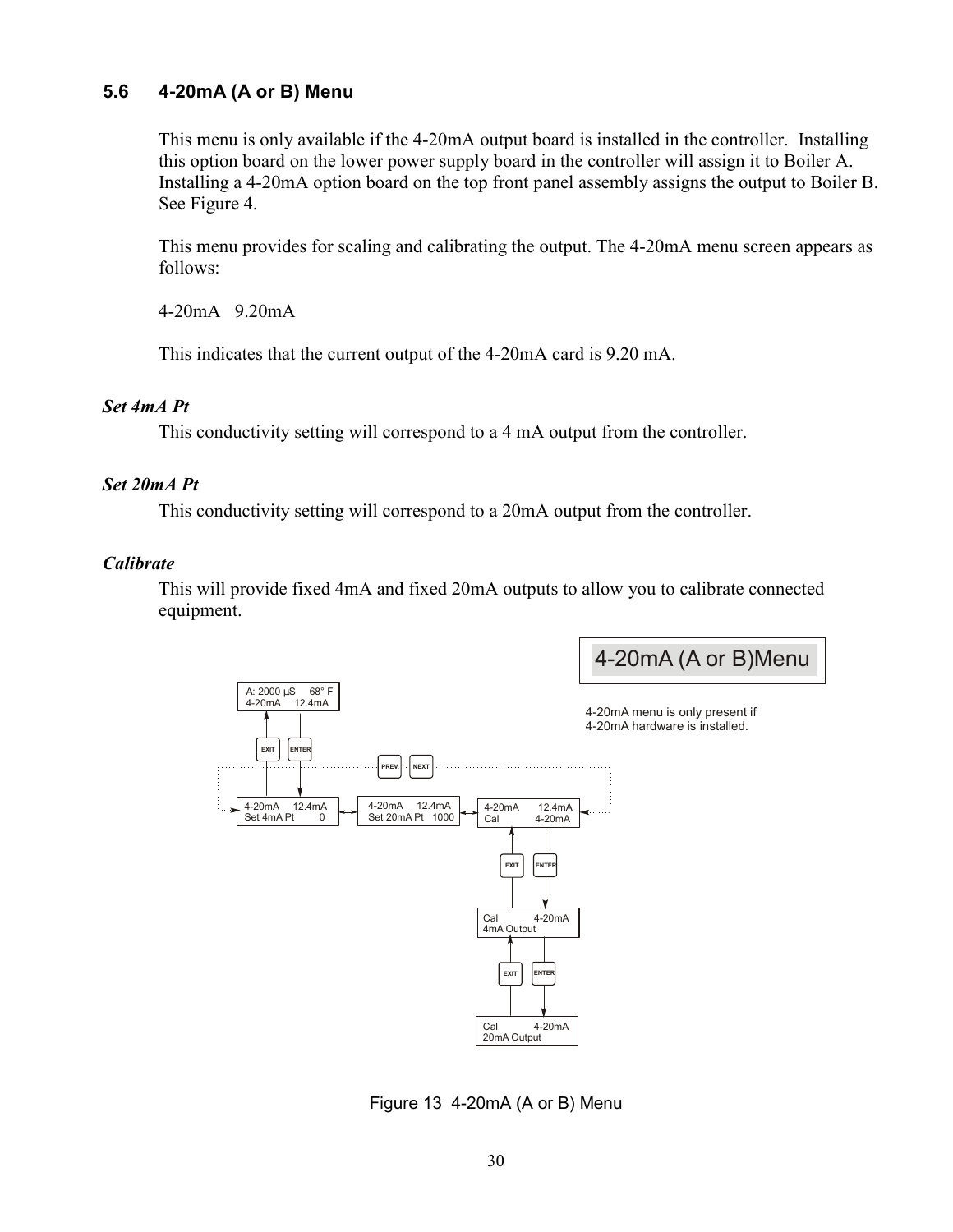#### **5.7 Access Code Menu**

This menu determines whether the access code feature of the controller is enabled or disabled and allows you to customize the access code to your own value. The access code controls whether or not you are allowed to change the parameters in the controller. With the access code disabled, any user may change any parameter. With the access code enabled, any user can view any parameter, but cannot change them. Once an attempt is made to change a parameter, the display will prompt the user to enter the access code. If the correct access code is entered, the parameters can be changed. If the wrong access code is entered the parameters cannot be changed. Once the access code has been correctly entered, it will remain valid until there is a period of 10 minutes without a key being pressed. The access code menu will appear as shown below:

Access Code DIS Access Code REQ Access Code OK

The first display indicates that the access code is disabled. No access code is required to change any setting. The second display indicates that the access code is required to alter settings. The last display indicates that the access code is required and has been entered correctly.

#### *Enable N / Y*

Press the Up or Down arrow key to change the N to Y and press **ENTER** to enable the access code feature. If the access code is enabled you must first enter the access code to disable it.

#### *New Value*

Press **ENTER** to display the current access code value and use the arrow keys to change it to any value between 0 and 9999. If the access code has been enabled, you will be prompted to enter the current access code before being allowed to change it. You must remember the access code if you enable it.

The Factory default Access code is 1995.

If you change the access code and can't remember it follow this procedure:

- 1. Turn off power to the controller.
- 2. Wait 10 seconds.
- 3. Press and Hold the UP and DOWN arrow keys while turning on the power.
- 4. Read the access code on the display.
- 5. Release the keys, and the access code will disappear.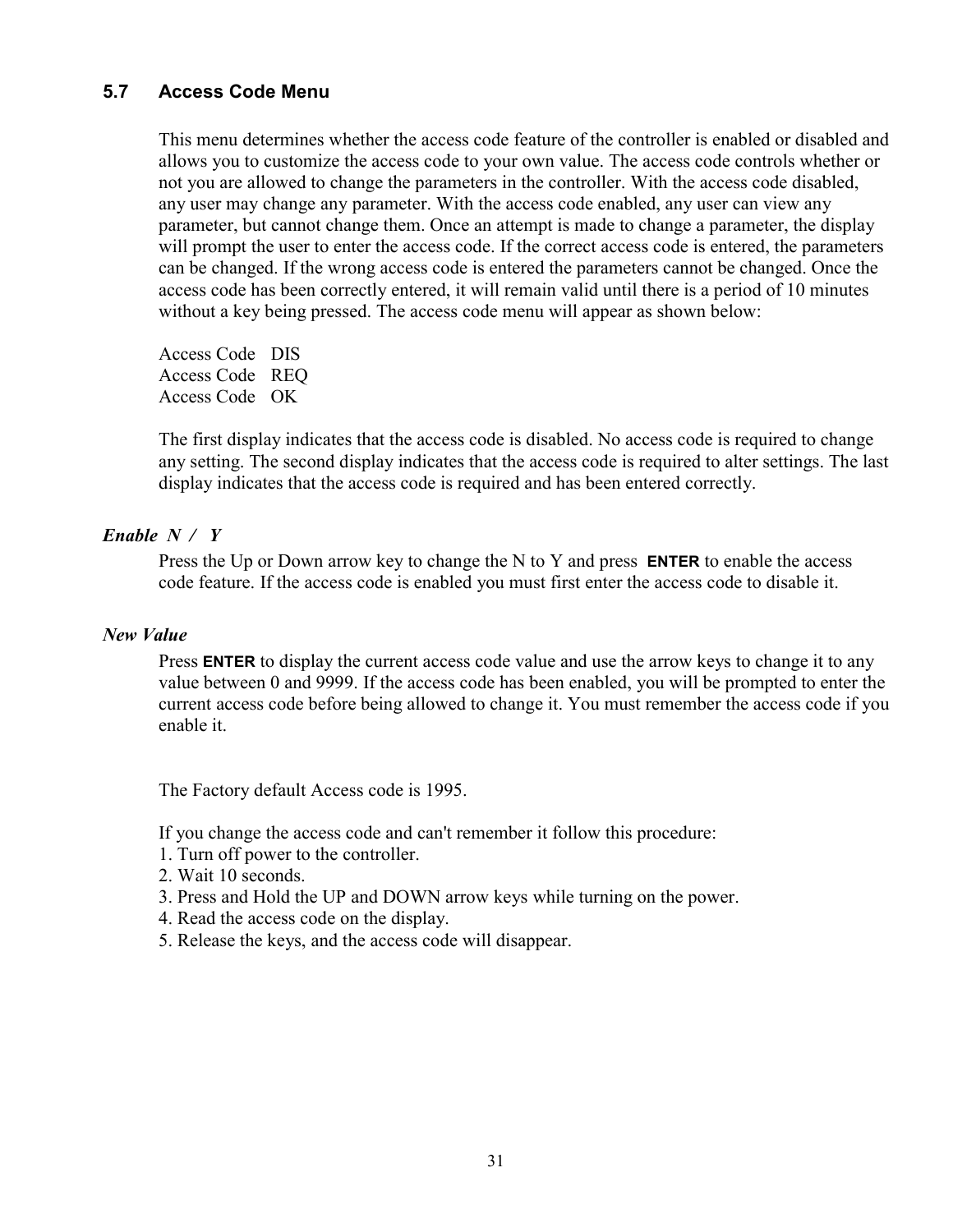## Access Code Menu

Any Top Display Access Code 0000

The Access Code prompt may appear at any screen in the entire menu structure if the current access code has not been entered by the user. Access code entries will be valid for 10 minutes from the most recent key press.



Enter any four digit code

Figure 14 Access Code Menu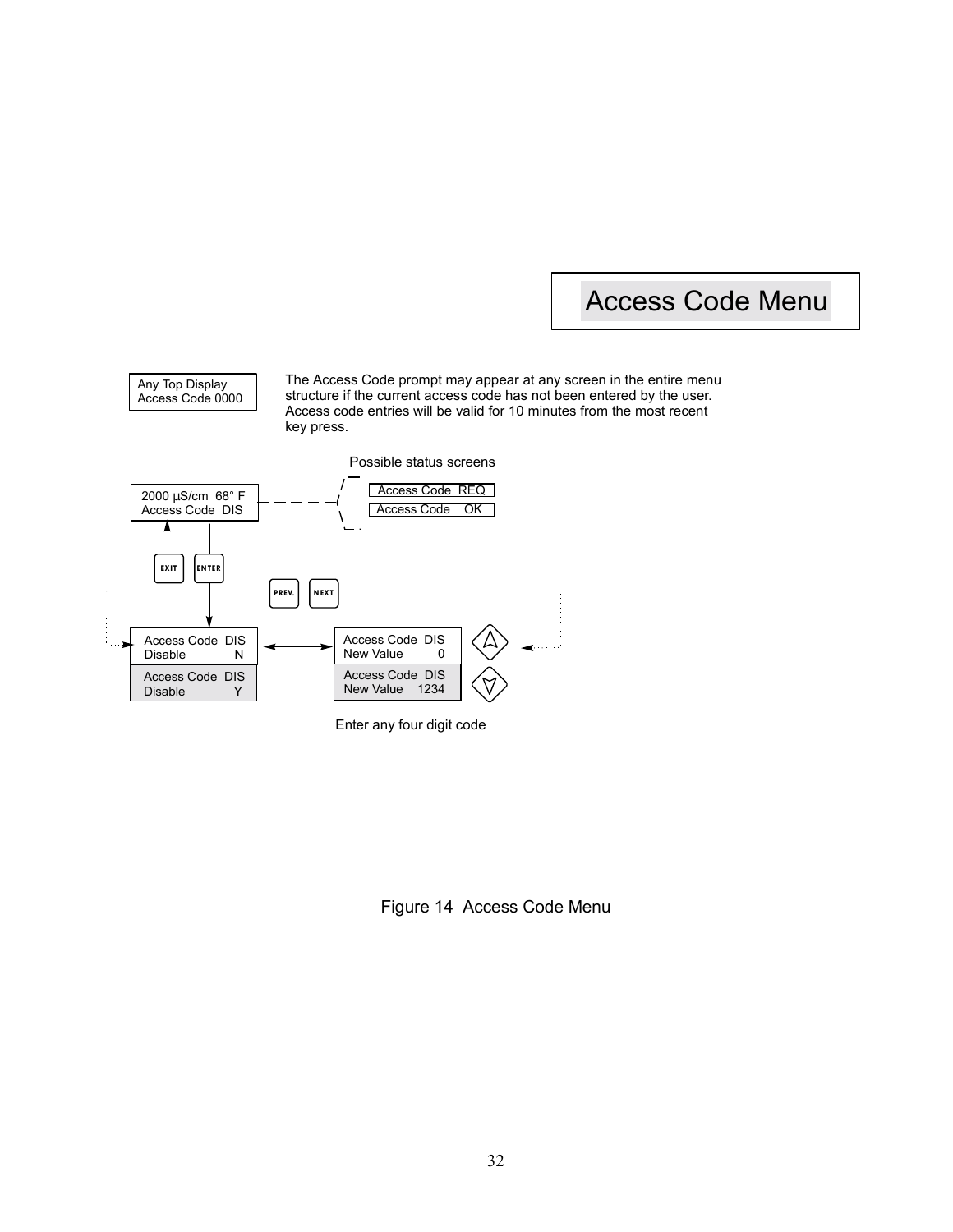## **6.0 MAINTENANCE**

The WDB controller itself requires very little maintenance. Wipe with a damp cloth. Do not spray down the controller unless the enclosure door is closed and latched.

#### **6.1 Electrode Cleaning**

NOTE: The controller must be recalibrated after cleaning the electrodes.

#### *Frequency*

The electrodes should be cleaned periodically. The frequency required will vary by installation. In a new installation, it is recommended that the electrodes be cleaned after two weeks of service. To determine how often the electrodes must be cleaned, follow the procedure below.

- 1. Read and record the conductivity.
- 2. Remove, clean and replace the conductivity electrodes in the process.
- 3. Read conductivity and compare with the reading in step 1 above.

If the variance in readings is greater than 5%, increase the frequency of electrodes cleaning. If there is less than 5% change in the reading, the electrodes were not dirty and can be cleaned less often.

#### *Cleaning Procedure*

The electrodes can normally be cleaned using a cloth, toothbrush, cotton swab or paper towel and a mild cleaning solution such as  $409^{\circ}$  cleanser. Occasionally electrodes may become coated with various substances which require a more vigorous cleaning procedure, such as immersion in dilute muriatic acid. Usually the coating will be visible, but not always. If normal cleaning does not improve the performance, try a 1% muriatic (hydrochloric) acid rinse.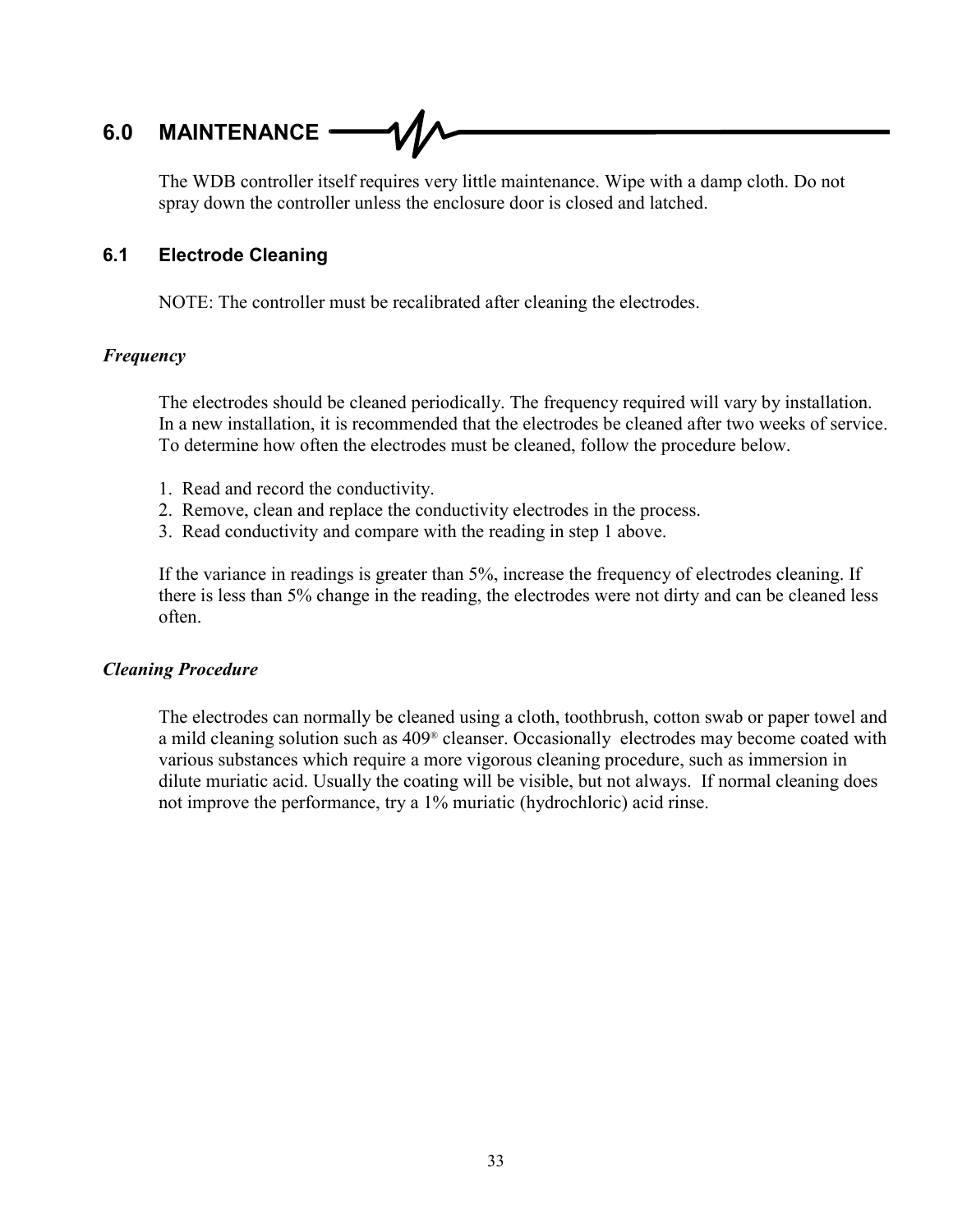#### **6.2 Replacing the Fuses**

**CAUTION**: Disconnect power to the controller before opening front panel!

Locate the fuses on the circuit board at the back of the controller enclosure. (See figure 3) Gently remove the old fuse from its retaining clip and discard. Press the new fuse into the clip, secure the front panel of the controller and return power to the unit.

*Warning*: Use of non-approved fuses can affect product safety approvals. Fuse ratings depend on controller power rating. Specifications are shown below. To insure product safety certifications are maintained, it is recommended that a Walchem fuse is used.

| Controller<br>Rating | F1                             | Walchem PN | F <sub>2</sub>       | Walchem PN |
|----------------------|--------------------------------|------------|----------------------|------------|
| 120 VAC              | $5 \times 20$ mm, 0.125A, 250V | 102369     | 5 x 20 mm, 10A, 125V | 102432     |
| 240 VAC              | 5 x 20 mm, 0.063A, 250V        | 103363     | 5 x 20 mm, 5A, 250V  | 102370     |

## **7.0 TROUBLESHOOTING**

**CAUTION**: Disconnect power to the controller before opening front panel!

Troubleshooting and repair of a malfunctioning controller should only be attempted by qualified personnel using caution to ensure safety and limit unnecessary further damage. Contact the factory.

## **7.1 Error Messages**

#### *HIGH ALARM - (main summary screen only)*

The summary screen will display an H at the right end of the bar graph if the conductivity rises above the high conductivity alarm set point. The controller will continue to check the conductivity, and the Blowdown and/or feed outputs will be allowed to be activated.

| <b>Possible Cause</b> |                                            | <b>Corrective Action</b>                      |  |
|-----------------------|--------------------------------------------|-----------------------------------------------|--|
| 1.                    | Dirty electrode                            | Clean electrode (see Sect. 6.1)               |  |
| 2.                    | Faulty solenoid valve                      | Repair or replace solenoid valve.             |  |
| 3.                    | Faulty electrode                           | Evaluate (see Sect. 7.3). Check Temp display. |  |
| 4.                    | Improper wiring of valve or<br>controller. | Correct wiring. (see Section 3.4)             |  |
| 5.                    | Faulty Blowdown relay                      | Replace relay. (Consult factory.)             |  |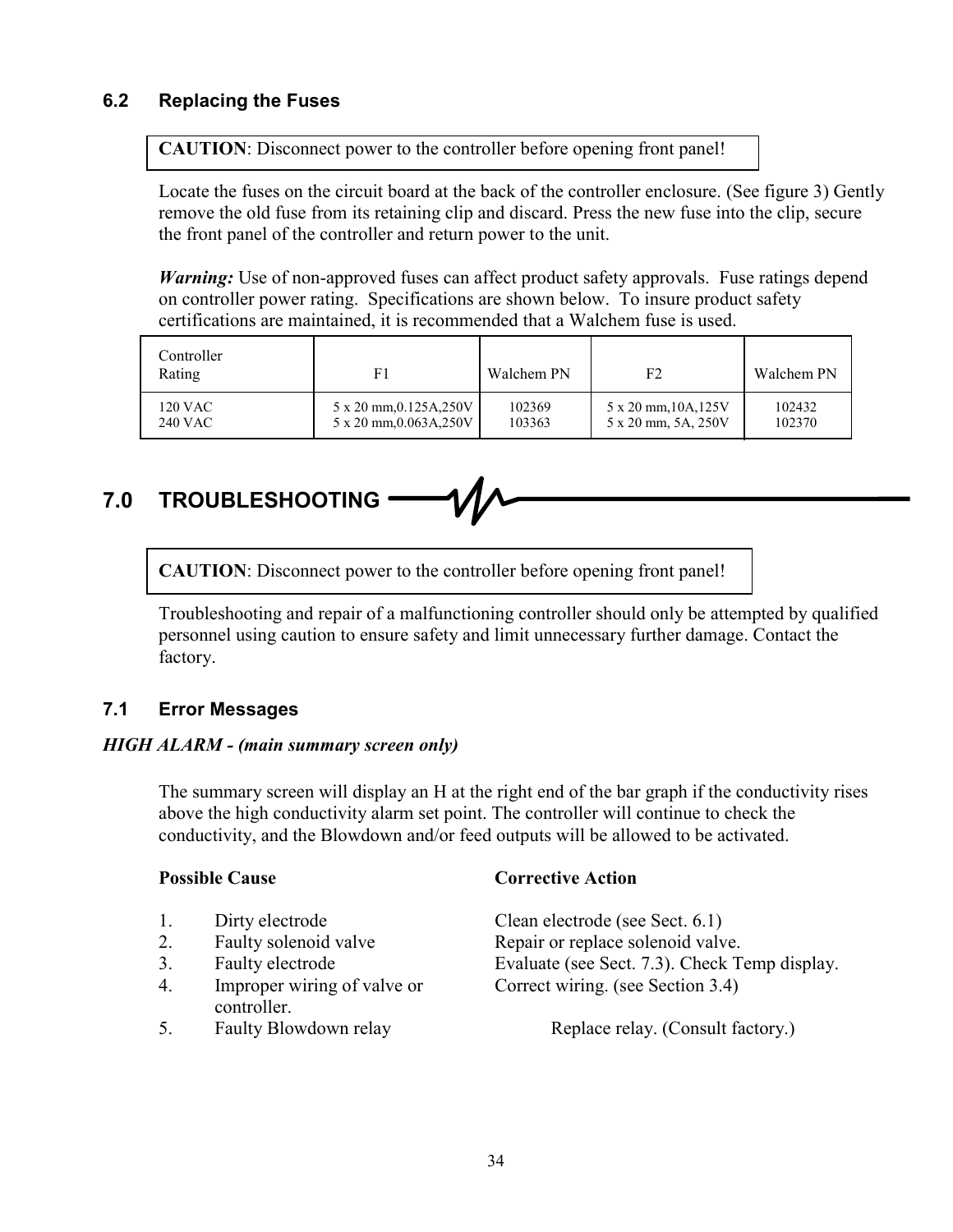#### *LOW ALARM*

The summary screen will display an L at the left end of the bar graph. The controller will continue to check the conductivity and feed inhibitor as programmed.

| <b>Possible Cause</b> |                           | <b>Corrective Action</b>                                                 |  |
|-----------------------|---------------------------|--------------------------------------------------------------------------|--|
| 1.                    | Sensor disconnected       | Reconnect. Check cable for continuity.                                   |  |
| 2.                    | Sensor dry                | Check tee for obstruction. Verify flow.<br>Change location of electrode. |  |
| 3.                    | Solenoid valve stuck open | Repair or replace solenoid valve.<br>(Consult your distributor).         |  |
| 4.                    | Faulty electrode          | Evaluate (see Section 7.3). Replace if necessary.                        |  |
| 5.                    | Improper wiring of probe  | Correct wiring. (see Section 3.4)                                        |  |
| 6.                    | Faulty Blowdown relay     | Replace relay. (Consult factory.)                                        |  |

#### *TEMP ERROR*

This error condition will stop conductivity control. It indicates that the temperature signal from the conductivity electrode is no longer valid. This prevents controlling based upon a false pH or conductivity reading.

| <b>Possible Cause</b> |                                                | <b>Corrective Action</b>                                                                                                       |
|-----------------------|------------------------------------------------|--------------------------------------------------------------------------------------------------------------------------------|
|                       | Green or white electrode wire<br>disconnected. | Reconnect.                                                                                                                     |
|                       | Faulty electrode                               | Evaluate (see Section 7.3). Replace if necessary.<br>Revert to manual temperature compensation<br>by cycling power off and on. |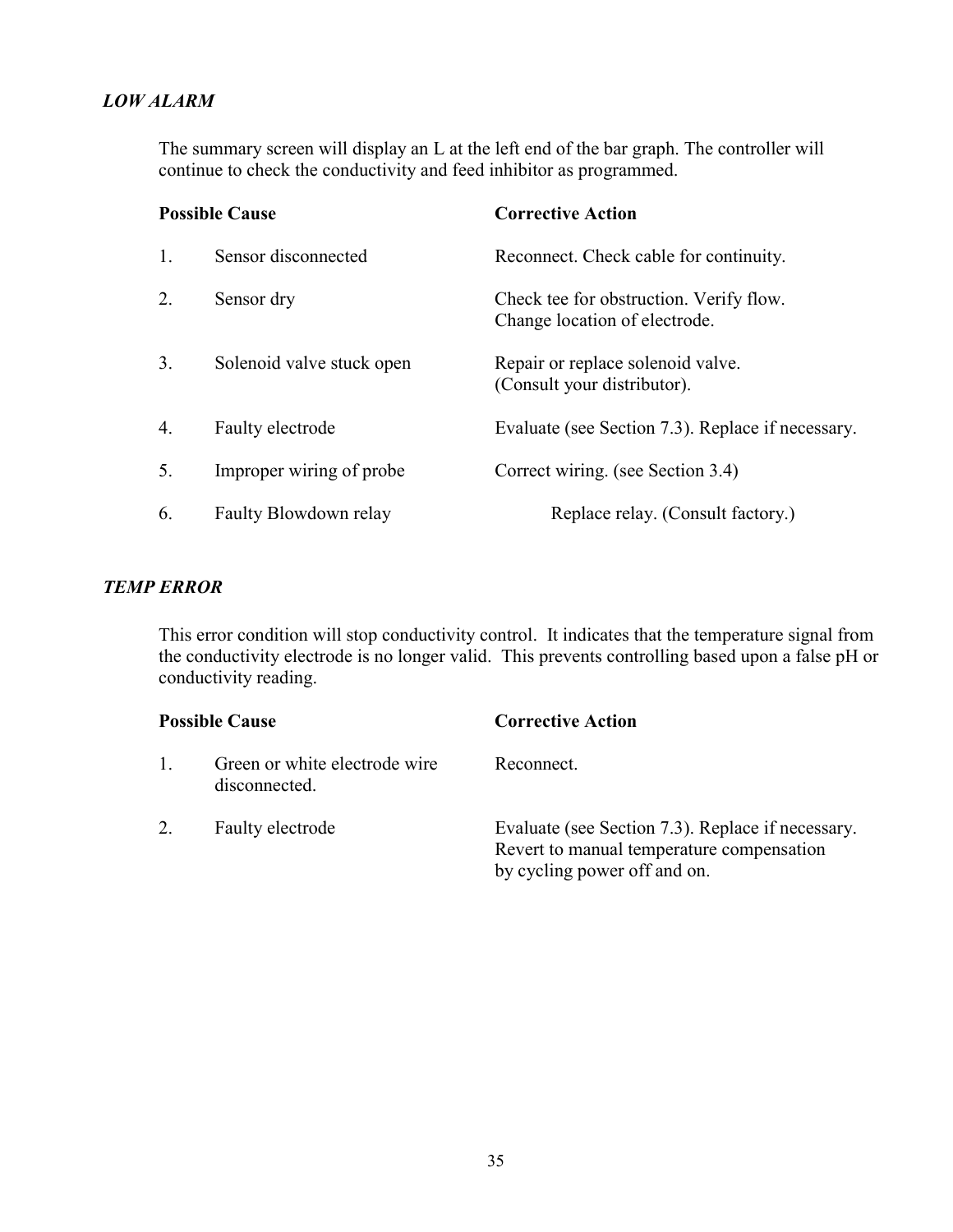#### *COND ERROR*

This error condition will stop conductivity control. It indicates that the conductivity signal from the electrode is no longer valid. This prevents controlling based upon a false conductivity reading.

| <b>Possible Cause</b> |                                      | <b>Corrective Action</b>                             |
|-----------------------|--------------------------------------|------------------------------------------------------|
| $\mathbf{1}$ .        | Black or red electrode wire shorted. | Disconnect short.                                    |
| 2.                    | Faulty electrode                     | Evaluate (see Section 7.3). Replace if<br>necessary. |
| 3.                    | Faulty controller                    | Verify via failed self-test.                         |

#### *BLODOWN ERROR*

This error condition will stop conductivity control. It is caused by the blowdown output being activated for longer than the programmed Blowdown Time Limit.

| <b>Possible Cause</b> |                                                    | <b>Corrective Action</b>                                                     |
|-----------------------|----------------------------------------------------|------------------------------------------------------------------------------|
|                       | Programmed value too low for normal<br>conditions. | Increase Blowdown Time Limit.                                                |
| $\mathcal{D}$         | Blowdown flow rate too low.                        | Check for clogged strainer.<br>Check for insufficient pressure differential. |
| 3.                    | Blowdown valve not opening.                        | Check blowdown valve wiring.<br>Check controller relay.                      |

#### *FEED TIMEOUT*

Blowdown only)

This error condition will stop the feed pump for that particular feed cycle. If feed is initiated again, the feed pump will be allowed to activate. The error condition is caused by the feed output being activated for longer than the programmed limit.

|  | 1 USSIDIU UAUSU                                             | VAILLEURE AUUIL                                                       |
|--|-------------------------------------------------------------|-----------------------------------------------------------------------|
|  | Programmed value too low for normal<br>conditions.          | Increase Feed Time Limit. (May also be<br>called Max Time or Lockout) |
|  | Blowdown took too long.<br>(Blowdown & Feed or Feed as % of | See Blowdown Timeout Troubleshooting.                                 |

**Possible Cause Corrective Action**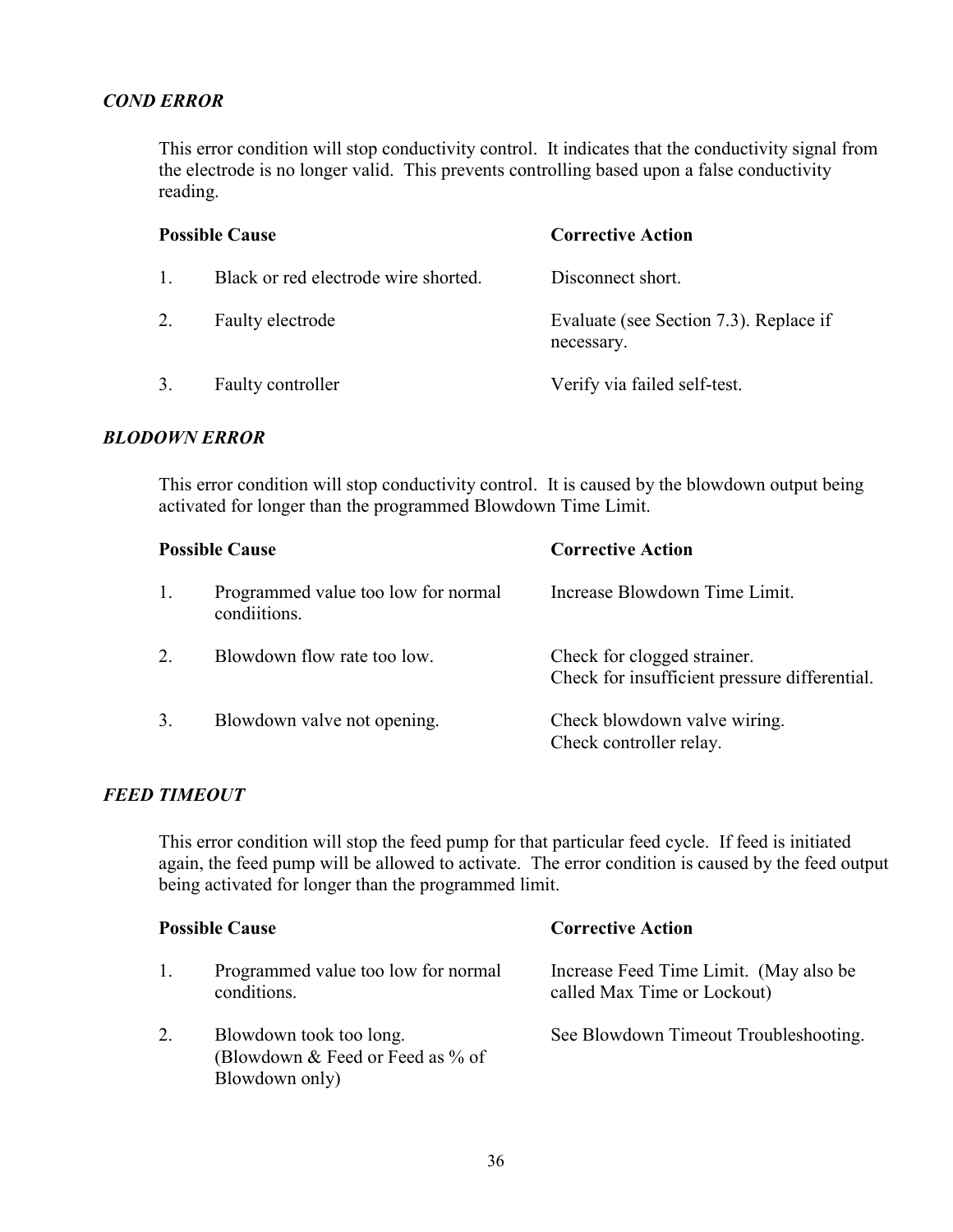| <b>Possible Cause</b> |                     | <b>Corrective Action</b>                                                               |  |
|-----------------------|---------------------|----------------------------------------------------------------------------------------|--|
|                       | Pumping problem.    | Check chemical supply.<br>Check pump for prime.<br>Check tubing for blockage or leaks. |  |
|                       | Controller problem. | Check output wiring.<br>Check controller relay.                                        |  |

#### *COND HIGH ALARM*

This error message indicates that the conductivity is above the programmed percentage above set point. The conductivity will continue to be monitored, and the blowdown and feed outputs will be allowed to be activated.

|    | <b>Possible Cause</b>                                                 | <b>Corrective Action</b>                                                                    |
|----|-----------------------------------------------------------------------|---------------------------------------------------------------------------------------------|
| 1. | Fouled conductivity electrode.                                        | See Conductivity Electrode Troubleshooting<br>section.                                      |
| 2. | Blowdown flow rate too low.                                           | Check for clogged strainer.<br>Check for insufficient pressure differential.                |
| 3. | Blowdown valve not opening.                                           | Check for faulty blowdown valve.<br>Check blowdown valve wiring.<br>Check controller relay. |
| 4. | Conductivity rose over alarm limit<br>while biocide lockout occurred. | Allow normal blowdown to occur.                                                             |

#### *COND LOW ALARM*

This error message indicates that the conductivity is below the programmed percentage below set point. The conductivity will continue to be monitored, and the blowdown and feed outputs will be allowed to be activated.

| <b>Possible Cause</b> |                                | <b>Corrective Action</b>                                                           |  |
|-----------------------|--------------------------------|------------------------------------------------------------------------------------|--|
|                       | Fouled conductivity electrode. | See Conductivity Electrode Troubleshooting<br>section. (sections $6.1$ and $7.3$ ) |  |
| 2.                    | Electrode disconnected.        | Reconnect.                                                                         |  |
| 3.                    | Electrode dry.                 | See "No Flow" Troubleshooting section.                                             |  |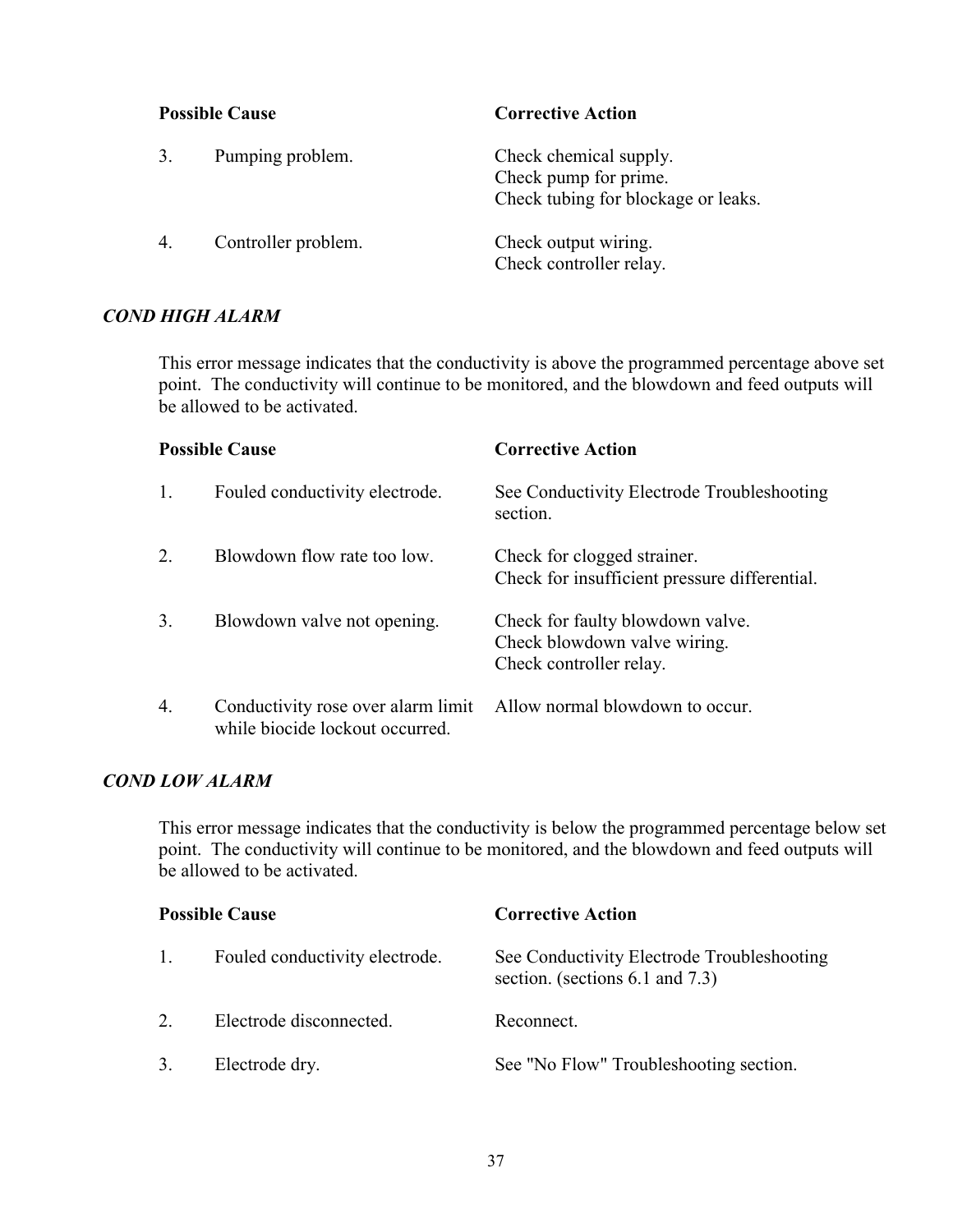| <b>Possible Cause</b> |                            | <b>Corrective Action</b>                                                                                                                                                                                 |
|-----------------------|----------------------------|----------------------------------------------------------------------------------------------------------------------------------------------------------------------------------------------------------|
| 4.                    | Blowdown valve stuck open. | Check for faulty blowdown valve.<br>Check blowdown valve wiring.<br>Check controller relay.                                                                                                              |
|                       | Flashing.                  | Remove flow restriction upstream from<br>electrode.<br>Increase flow restriction downstream from<br>electrode.<br>Install sample cooler.<br>Move skimmer line below water level or<br>raise water level. |

## **7.2 Conductivity Readout Does Not Change**

If the readout is stuck at or near zero:

|                | <b>Possible Cause</b>      | <b>Corrective Action</b>              |
|----------------|----------------------------|---------------------------------------|
| $\mathbf{1}$ . | Dry electrode              | Check for flow through system.        |
|                | Electrode is disconnected. | Evaulate electrode. (see section 7.3) |

If the readout is stuck at another number:

|              | <b>Possible Causes</b>    | <b>Corrective Action</b>              |
|--------------|---------------------------|---------------------------------------|
| $\mathbf{L}$ | Dirty or faulty electrode | Evaluate electrode (see Section 7.3). |
|              | Stagnant sample           | Check system for proper flow.         |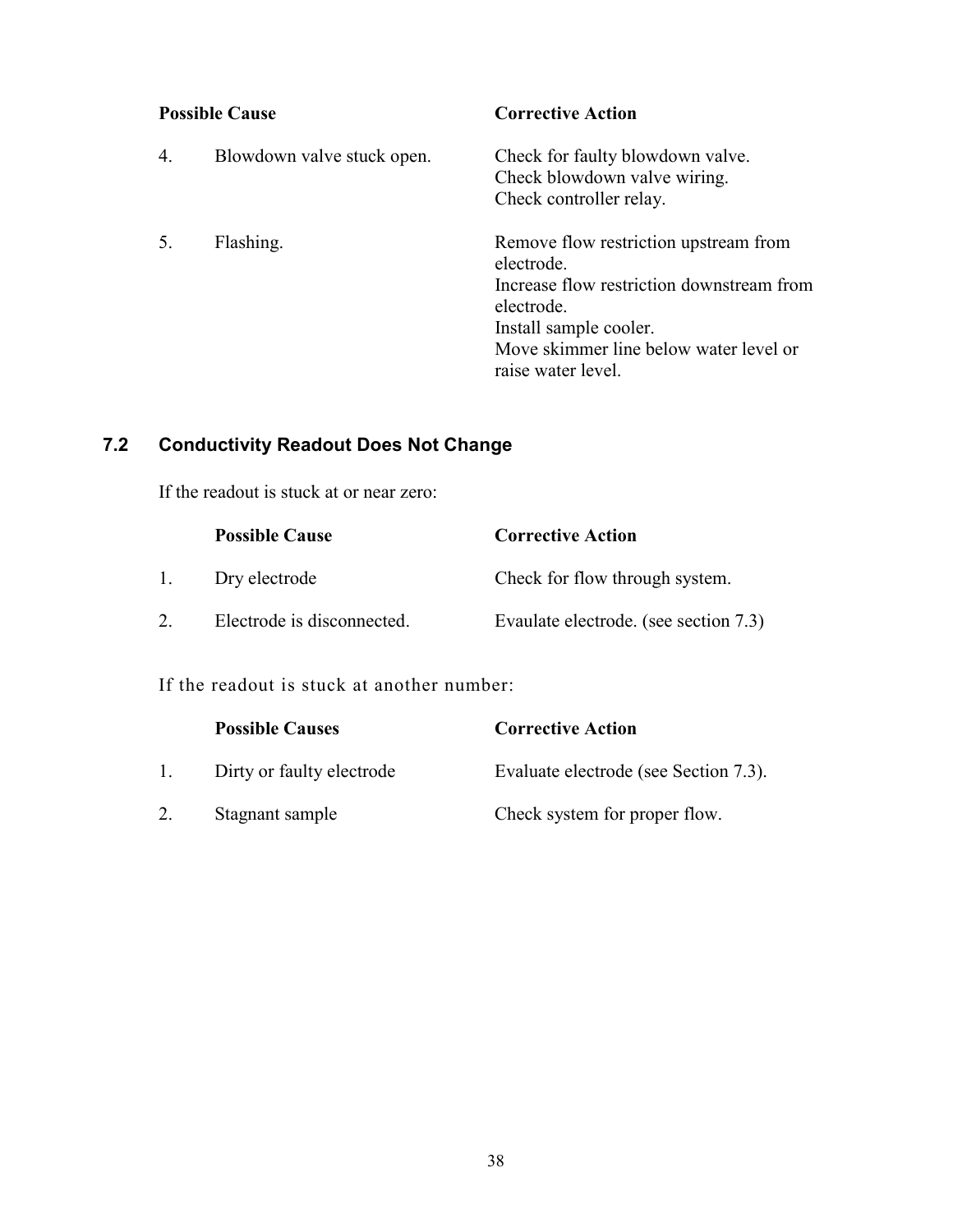#### **7.3 Procedure for Evaluation of Conductivity Electrode**

Can be used for troubleshooting a sensor error message, low conductivity, high conductivity, conductivity stuck at 0, cal failure, and/or conductivity stuck at a number other than 0.

Try cleaning the electrode first (refer to Sect. 6.1).

To find out if the electrode or the controller is faulty, step through the Self-Test menu, as described in section 5.2. The display should read  $1000 \pm 20 \mu$ S/cm if the electrode cable is 10 feet long. If the cable has been extended, the self test value will drop by 1 for each additional foot of cable. For example, if the cable has benn extended 100 feet, then the self test should read  $900 \pm$ 20. This indicates that the controller is OK and the problem is in the probe or its connections. If the conductivity reading is not within this range, remove the electrode wires and repeat the self test. If the self test reading is now  $1000 \pm 20$ , replace the electrode. If it is still outside  $1000 \pm 20$ 20, return the control module for repair.

To check the electrode, check the electrode connections to the terminal strip (refer to Figure 3). Make sure that the correct colors go to the correct terminals, and that the connections are tight. Restore power and see if the conductivity is back to normal. If not, replace the electrode.

#### **7.4 Procedure for Checking Relay Outputs**

If any pre-wired output is not activating the device (pump, valve, etc.) attached to it:

Verify that the pump or valve is not faulty by plugging it directly into a wall socket. In some controllers, certain relays are NOT internally powered. Check the instruction manual to determine if the relay is a dry contact type. If so, make sure that external power (115 VAC) has been connected to the relay. In most cases, this will be a jumper wire from the large screw labeled "HOT" to one of the relay terminals.

Manually activate the relay using the hand-off-auto menu. Verify that the LED on the front panel lights up. If the device turns on, there must be a problem with the set points if the device doesn't turn on when it should.

With power removed, check the wiring of the pigtail to the terminal strips. Make sure that they are not loose, that they are not connected by the wire's jacket, and that they are connected to the correct terminal. Also check the removable terminal block where the black (hot) wires attach (TB2) to see if it has pulled loose. Restore power and manually activate the relay.

With power removed, remove the terminal block that has the black (hot) wires from all of the pigtails (TB2). This simply pulls up off some metal pins. Check these pins for corrosion. If they seem coated with anything, scrape off the coating by replacing and removing the terminal block several times. Restore power and manually activate the relay.

With power removed, remove the TB2 terminal block again, and attach one lead of a multimeter to the pin that lines up with the wire for the relay in question, and the other lead on the other side